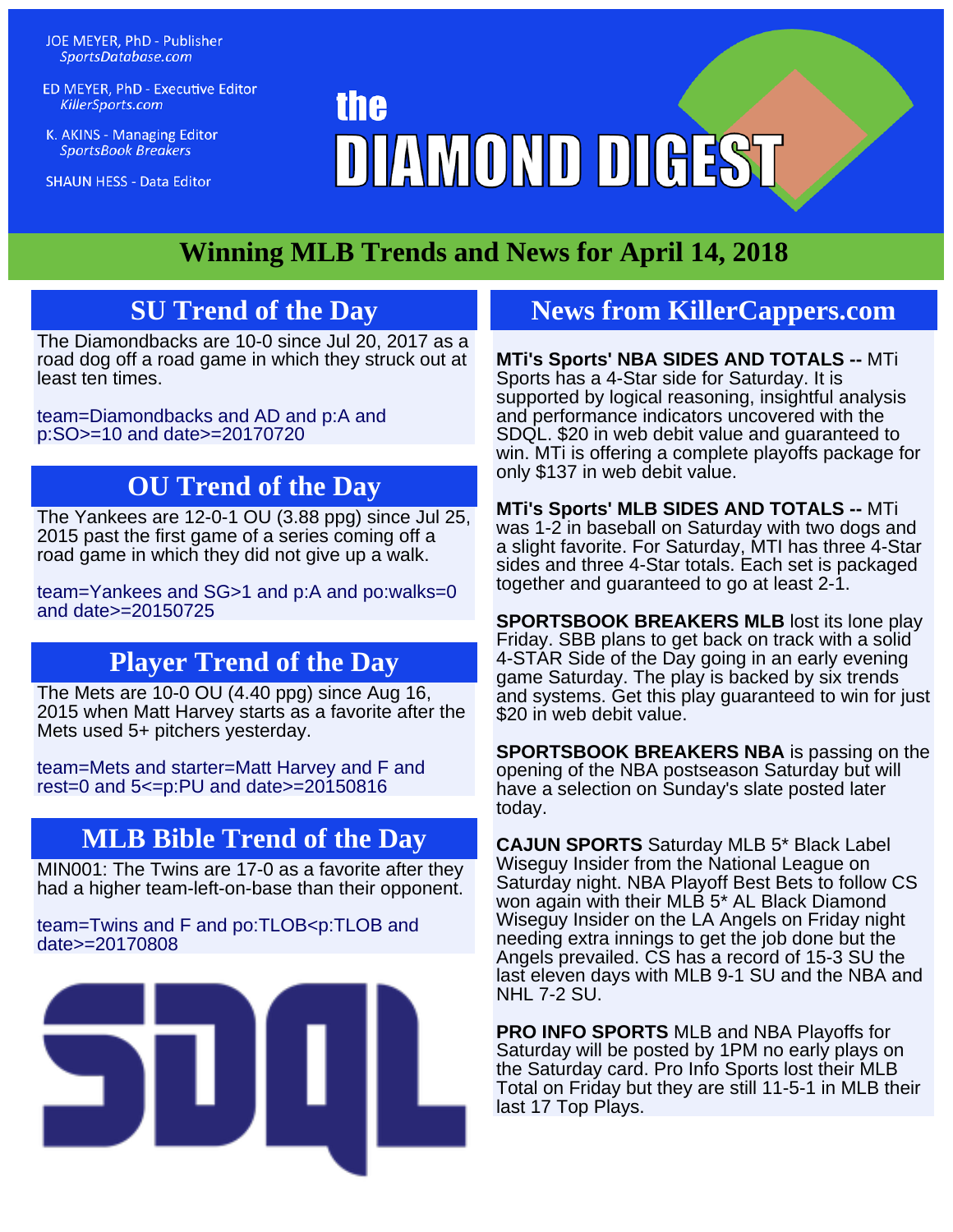| Away<br><b>HOME</b> | <b>ROT</b><br><b>Start Time</b> | Line   | Last 10 | Last 10<br>@H/A | Last 10<br>@F/D | W-L<br><b>Streak</b> | <b>Scheduled Starter:</b><br>(throwing arm) | Team W-L<br>in 2018 | in Career<br>vs Opp |
|---------------------|---------------------------------|--------|---------|-----------------|-----------------|----------------------|---------------------------------------------|---------------------|---------------------|
| Rockies             | 901                             | $+180$ | $6-4$   | $0-0$           | $0-0$           | 3                    | Jon Gray (R)                                | $1 - 2$             | $2 - 0$             |
| <b>NATIONALS</b>    | 1:05 PM                         | $-195$ | $2 - 8$ | $0-0$           | $2 - 8$         | $-3$                 | Max Scherzer (R)                            | $2 - 1$             | $1 - 2$             |
| Orioles             | 915                             | $+140$ | $4 - 6$ | $0-0$           | $3 - 7$         | $-1$                 | Alex Cobb (R)                               |                     |                     |
| RED SOX             | 1:05 PM                         | $-150$ | $9 - 1$ | $0-0$           | $10 - 0$        | $\overline{2}$       | Hector Velazquez (R)                        | $1 - 0$             | $0-0$               |
| Cardinals           | 903                             | $-125$ | $5-5$   | $0-0$           | $6 - 4$         | $\overline{2}$       | Miles Mikolas (R)                           | $1 - 1$             | $0-0$               |
| <b>REDS</b>         | 1:10 PM                         | $+115$ | $2 - 8$ | $0-0$           | $2 - 8$         | $-6$                 | Brandon Finnegan (L)                        | $0-0$               | $3 - 3$             |
| Yankees             | 917                             | $-140$ | $5-5$   | $0-0$           | $6 - 4$         | 1                    | Luis Cessa (R)                              | $0-0$               | $0-0$               |
| <b>TIGERS</b>       | 1:10 PM                         | $+130$ | $4-6$   | $0-0$           | $3 - 7$         | $-5$                 | Francisco Liriano (L)                       | $1 - 1$             | $0-0$               |
| <b>Braves</b>       | 905                             | $+160$ | $6 - 4$ | $0-0$           | $6 - 4$         | $\overline{2}$       | Sean Newcomb (L)                            | $1 - 1$             | $0 - 2$             |
| <b>CUBS</b>         | 2:20 PM                         | $-170$ | $4-6$   | $0-0$           | $4 - 6$         | $-2$                 | Jose Quintana (L)                           | $1 - 1$             | $0-0$               |
| Rangers             | 923                             | $+185$ | $3 - 7$ | $2 - 8$         | $3 - 7$         | $-5$                 | Mike Minor (L)                              | $1 - 1$             | $0 - 1$             |
| <b>ASTROS</b>       | 4:05 PM                         | $-205$ | $7 - 3$ | $0-0$           | $7 - 3$         | $\mathbf{1}$         | Charlie Morton (R)                          | $2 - 0$             | $1 - 1$             |
| <b>Blue Jays</b>    | 921                             | $+205$ | $7 - 3$ | $0-0$           | $0-0$           | 1                    | Jaime Garcia (L)                            | $2 - 0$             | $0-0$               |
| <b>INDIANS</b>      | 4:10 PM                         | $-230$ | $6 - 4$ | $0-0$           | $7 - 3$         | $-1$                 | Corey Kluber (R)                            | $1 - 2$             | $4 - 4$             |
| Phillies            | 929                             | $+115$ | $6 - 4$ | $0-0$           | $0-0$           | 4                    | Jake Arrieta (R)                            | $0 - 1$             | $0-0$               |
| <b>RAYS</b>         | 6:10 PM                         | $-125$ | $2 - 8$ | $0-0$           | $0-0$           | $-2$                 | Chris Archer (R)                            | $2 - 1$             | $0-0$               |
| Pirates             | 907                             | $-160$ | $6 - 4$ | $0-0$           | $0-0$           | $-1$                 | Jameson Taillon (R)                         | $2 - 0$             | $1 - 0$             |
| <b>MARLINS</b>      | 7:10 PM                         | $+150$ | $3 - 7$ | $0-0$           | $3 - 7$         | $\mathbf{1}$         | Trevor Richards (R)                         | $1 - 1$             | $0-0$               |
| <b>Brewers</b>      | 909                             | $+107$ | $4-6$   | $0-0$           | $0-0$           | $-1$                 | Chase Anderson (R)                          | $2 - 1$             | $1 - 1$             |
| <b>METS</b>         | 7:10 PM                         | $-117$ | $9 - 1$ | $0-0$           | $0-0$           | 9                    | Matt Harvey (R)                             | $2 - 0$             | $1 - 1$             |
| Angels              | 925                             | $-162$ | $9 - 1$ | $0-0$           | $9 - 1$         | 6                    | Garrett Richards (R)                        | $2 - 1$             | $3-1$               |
| <b>ROYALS</b>       | 7:15 PM                         | $+152$ | $3 - 7$ | $0-0$           | $0-0$           | $-4$                 | Jakob Junis (R)                             | $2 - 0$             | $0-0$               |
| Giants              | 911                             | $+100$ | $4 - 6$ | $0-0$           | $0-0$           | $-1$                 | Derek Holland (L)                           | $0 - 2$             | $0-0$               |
| <b>PADRES</b>       | 8:40 PM                         | $-110$ | $4 - 6$ | $0-0$           | $0-0$           | $\mathbf 1$          | Clayton Richard (L)                         | $1 - 2$             | $10-7$              |
| <b>Diamondbacks</b> | 913                             | $+160$ | $8 - 2$ | $0-0$           | $0-0$           | $\overline{2}$       | Taijuan Walker (R)                          | $2 - 0$             | $4 - 1$             |
| <b>DODGERS</b>      | 9:10 PM                         | $-170$ | $4 - 6$ | $0-0$           | $4-6$           | $-2$                 | Rich Hill (L)                               | $1 - 1$             | $2 - 4$             |
| Athletics           | 927                             | $+105$ | $4 - 6$ | $0-0$           | $0-0$           | $-1$                 | Kendall Graveman (R)                        | $1 - 2$             | $2 - 6$             |
| <b>MARINERS</b>     | 9:10 PM                         | $-115$ | $6 - 4$ | $0-0$           | $0-0$           | 3                    | Marco Gonzales (L)                          | $1 - 1$             | $0-0$               |

## **MLB Match Ups for April 14, 2018**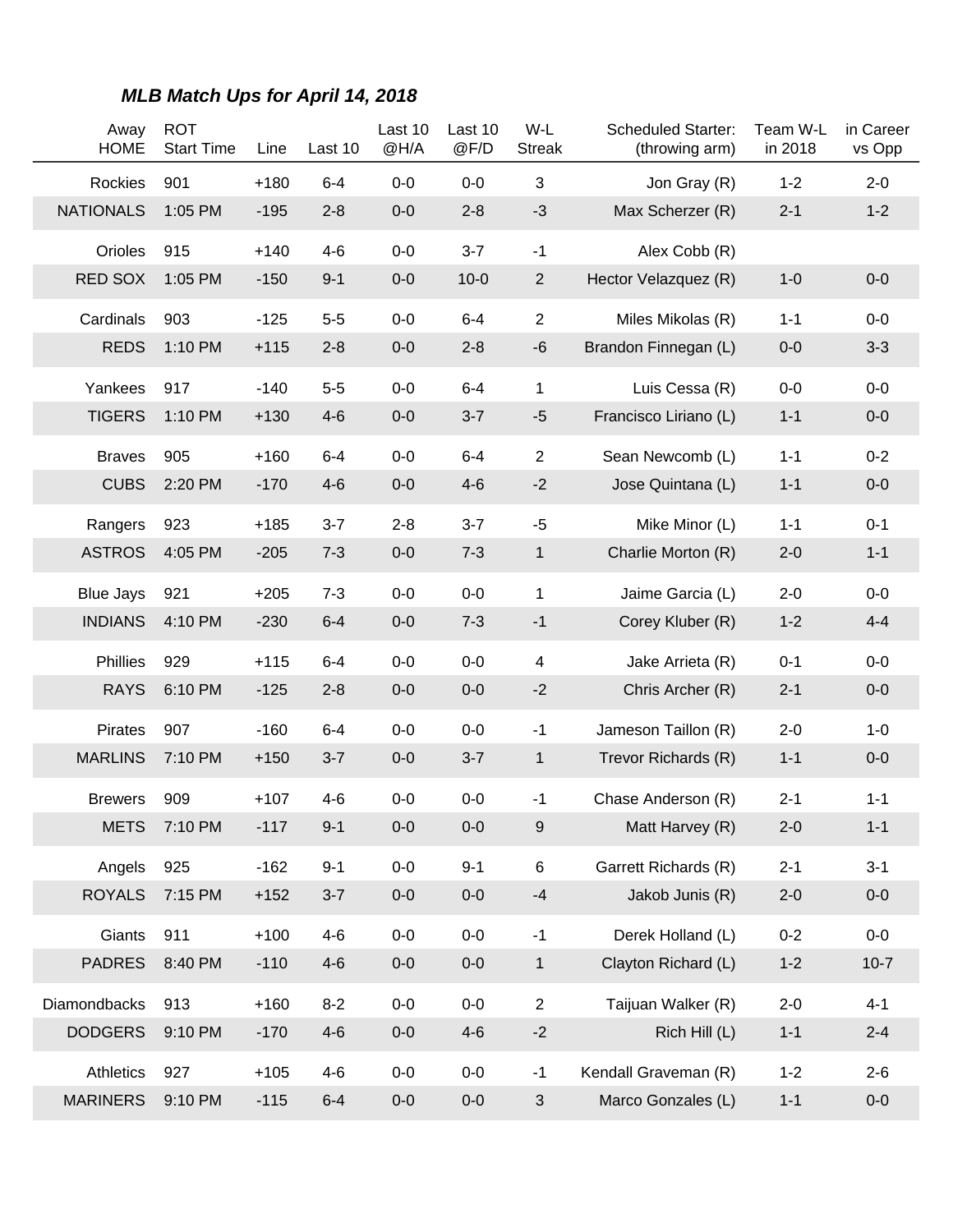## **Monster ROI Trend of the Day**

The Dodgers are 0-9 SU as a favorite off a home game when they are facing a righty and they lost the last three times they faced a righty, averaging -201.1 on the moneyline.

[team=Dodgers and F and p:H and o:STR and](http://KillerSports.com/mlb/query?sdql=team%3DDodgers%20and%20F%20and%20p%3AH%20and%20o%3ASTR%20and%20tS%28L%40o%3ASTR%2CN%3D3%29%3D3%20and%20date%3E%3D20160430) [tS\(L@o:STR,N=3\)=3 and date>=20160430](http://KillerSports.com/mlb/query?sdql=team%3DDodgers%20and%20F%20and%20p%3AH%20and%20o%3ASTR%20and%20tS%28L%40o%3ASTR%2CN%3D3%29%3D3%20and%20date%3E%3D20160430)

## **Monster Margin Trend of the Day**

The Rangers are 0-12 OU after they hit at least one home run, losing by an average of 5.83 runs per game.

[team=Rangers and p:HR>0 and date>=20170925](http://KillerSports.com/mlb/query?sdql=team%3DRangers%20and%20p%3AHR%3E0%20and%20date%3E%3D20170925)

## **What's the SDQL for That?**

Since June 2016, which MLB team is 0-11 OU on Saturday after losing on Friday?

Answer tomorrow!

## **Answers to Yesterday's "What's the SDQL for That?"**

The SDQL is:

team and season  $= 2017$  and REG and day  $=$  Friday and  $SG = 1$ 

The answer is the LA Dodgers.

## **Gerrit Cole Sets Record!**

Yesterday, Gerrit Cole struck out 14 batters on only 93 pitches, which is a new MLB Record. **What's the SDQL for That?**

To get the complete listing of the number of pitches needed to get 14-plus strikeouts, use this SDQL

 $SSO \geq 14$  and SPT

SSO is starter strikeouts and SPT is starter's pitches thrown. Rank the results by clicking on SDQL the top of the right hand column.

On June 8th 2010, a pitcher did it in only 94 pitches against the Pirates and on August 10th that same year, another pitcher needed 137 pitches to accomplish the same feat.

## **SportsBook Breakers Spotlight System of the Day**

#### **PLAY UNDER: Matchups of starters who each threw at least six scoreless innings last start.**

99-132-13 (0.09, 42.9%) +8.0% ROI

This is a matchup of two starters who enter off a really strong outing. The total in these games is below average slightly at 8.1, but not enough considering these pitchers current form.

[s:SRA=0 and s:SIP>=6 and os:SRA=0 and](http://KillerSports.com/mlb/query?sdql=%20s%3ASRA%3D0%20and%20s%3ASIP%3E%3D6%20and%20os%3ASRA%3D0%20and%20os%3ASIP%3E%3D6%20and%20H%20) [os:SIP>=6 and H](http://KillerSports.com/mlb/query?sdql=%20s%3ASRA%3D0%20and%20s%3ASIP%3E%3D6%20and%20os%3ASRA%3D0%20and%20os%3ASIP%3E%3D6%20and%20H%20)

Active with Chicago Cubs.

If you are looking for daily or weekly actives among 100s of more quality systems, visit SportsBook Breakers Killersports.com Trends Mart offerings.

# **SPORTSBOOK BREAKERS**



## **User Submitted Trend of the Day**

From: Jay1

Lance Lynn is 13-1 when favored by more than -115 before the All-Star Break after he threw no more than five innings last game.

[starter=Lance Lynn and s:SIP<5.1 and line<-115](http://KillerSports.com/mlb/query?sdql=%20starter%3DLance%20Lynn%20and%20s%3ASIP%3C5.1%20and%20line%3C-115%20and%20BASB) [and BASB](http://KillerSports.com/mlb/query?sdql=%20starter%3DLance%20Lynn%20and%20s%3ASIP%3C5.1%20and%20line%3C-115%20and%20BASB)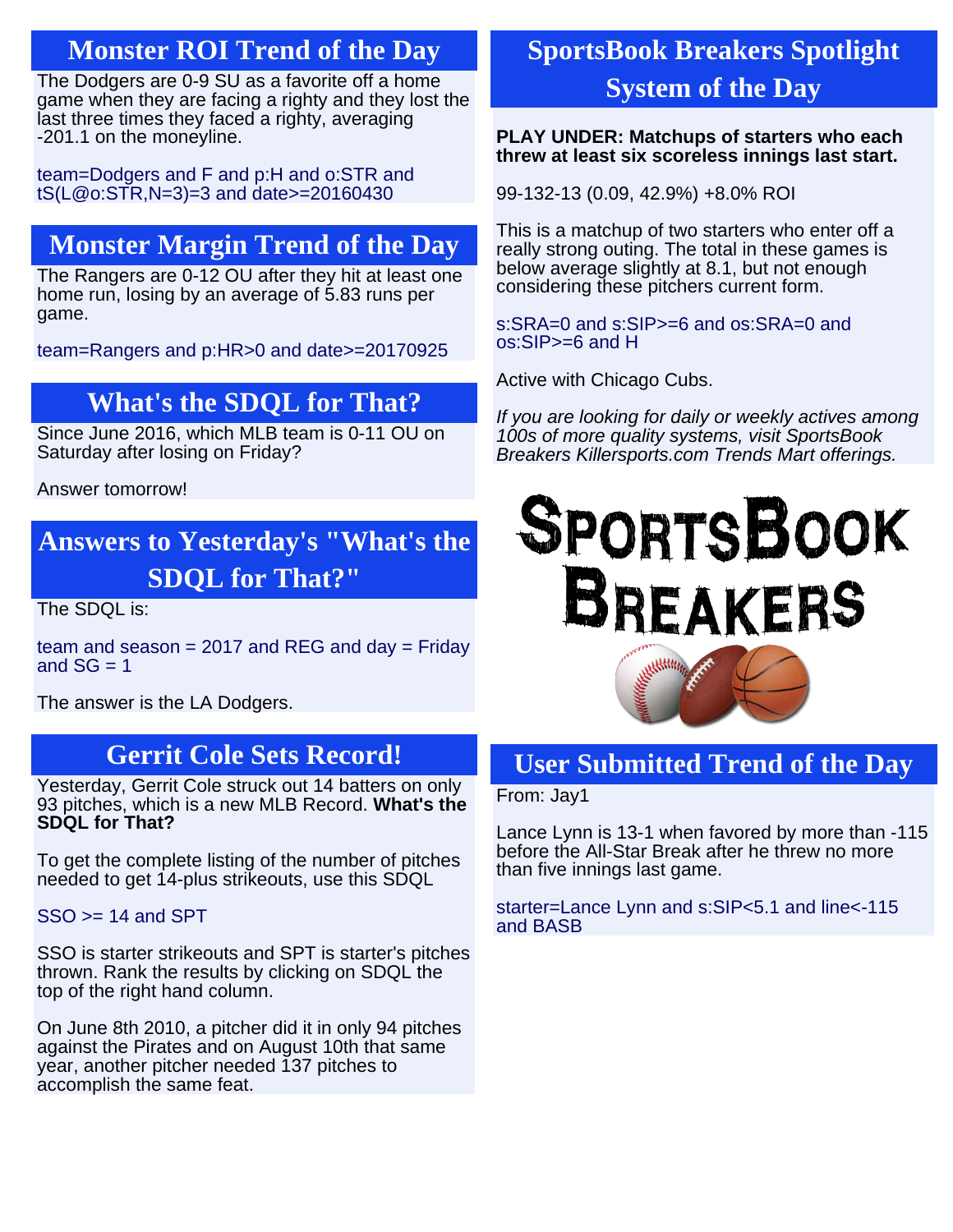#### **Team Comparison Table**

|                  |                | Record         |    | # of Innings          |    |                | One Run        |                | Wire to Wire   |              | Walk Off       |                | Extra Inning   | Runs<4                   | 4 <runs< th=""><th></th><th>Margin in Innings</th><th></th></runs<> |      | Margin in Innings      |               |
|------------------|----------------|----------------|----|-----------------------|----|----------------|----------------|----------------|----------------|--------------|----------------|----------------|----------------|--------------------------|---------------------------------------------------------------------|------|------------------------|---------------|
| Team             | W              | L              |    | <b>Led Trail Tied</b> |    | W              | L              | W              | L              | W            | L              | W              | L              | W                        | L                                                                   | 123  | 456                    | 789           |
| Angels           | 12             | 3              | 87 | 34                    | 16 | 3              | 1              | $\overline{7}$ | $\overline{2}$ | $\mathbf{1}$ | $\mathbf{1}$   | $\mathbf{1}$   | $\mathbf{1}$   | 2                        | $\mathbf{1}$                                                        | 0.80 | 1.20                   | 1.07          |
| Astros           | 10             | 4              | 64 | 37                    | 26 | 3              | 1              | 7              | $\mathbf{3}$   | 1            | 1              | 1              | 0              | 4                        | 1                                                                   | 0.43 | 0.57                   | 0.43          |
| <b>Athletics</b> | 5              | 9              | 41 | 67                    | 19 | $\mathbf{1}$   | 1              | 4              | 6              | $\mathbf 1$  | $\mathbf 0$    | $\mathbf{1}$   | $\mathbf{0}$   | 1                        | $\mathbf{1}$                                                        |      | $-0.21 - 0.36 - 0.21$  |               |
| <b>Blue Jays</b> | 9              | 5              | 50 | 45                    | 31 | 1              | 1              | 5              | 4              | 0            | 0              | 0              | 0              | 1                        | 0                                                                   | 0.14 | $-0.14$ 1.36           |               |
| <b>Braves</b>    | 8              | 5              | 55 | 46                    | 19 | 0              | $\overline{2}$ | 5              | 4              | $\mathbf{1}$ | $\mathbf{1}$   | $\mathbf{1}$   | 2              | 0                        | 0                                                                   | 0.23 | 1.15                   | 0.92          |
| <b>Brewers</b>   | $\overline{7}$ | 7              | 43 | 60                    | 26 | 5              | 1              | 2              | 4              | 2            | 1              | $\overline{2}$ | 1              | 2                        | 1                                                                   |      | $-1.00 -0.21$          | 0.07          |
| Cardinals        | $\overline{7}$ | 7              | 52 | 51                    | 25 | 0              | 3              | 3              | 3              | $\mathbf{1}$ | $\mathbf{1}$   | $\mathbf{1}$   | $\mathbf{1}$   | $\pmb{0}$                | 0                                                                   | 0.29 | 0.71                   | $-0.21$       |
| Cubs             | 6              | 7              | 39 | 38                    | 42 | $\mathbf 0$    | 3              | 3              | 4              | 0            | 2              | 1              | 1              | 1                        | 1                                                                   | 0.38 | $-0.54$ $0.62$         |               |
| Diamondbacks     | 10             | 3              | 73 | 20                    | 25 | 4              | $\overline{2}$ | $\overline{7}$ | $\mathbf 0$    | $\mathbf{1}$ | $\mathbf{1}$   | $\mathbf{1}$   | $\mathbf{0}$   | 3                        | 0                                                                   | 1.31 | $-0.38$ 0.77           |               |
| Dodgers          | 4              | 8              | 35 | 46                    | 30 | 1              | 4              | 4              | 6              | 0            | $\overline{2}$ | 1              | 2              | 1                        | 4                                                                   |      | $-0.25$ $0.42$ $-0.42$ |               |
| Giants           | 6              | 7              | 33 | 53                    | 33 | 3              | $\overline{2}$ | 4              | $\overline{7}$ | 2            | $\mathbf 0$    | $\mathbf{1}$   | $\mathbf{1}$   | $\overline{2}$           | 0                                                                   |      | $-0.31 - 0.08 - 0.08$  |               |
| Indians          | 8              | 6              | 65 | 31                    | 31 | 3              | 4              | 6              | $\overline{2}$ | 1            | 1              | 0              | 1              | 4                        | 0                                                                   | 0.57 | $0.07 - 0.29$          |               |
| <b>Mariners</b>  | $\overline{7}$ | 4              | 49 | 34                    | 16 | $\overline{2}$ | 1              | 5              | 3              | 0            | $\mathbf 0$    | 0              | $\mathbf{0}$   | 1                        | $\mathbf{1}$                                                        | 0.36 | $-0.82$ 0.36           |               |
| <b>Marlins</b>   | 4              | 9              | 30 | 54                    | 36 | 1              | 0              | 2              | 4              | 1            | 0              | 1              | 2              | 1                        | 2                                                                   |      | $-1.00 -0.38 -0.54$    |               |
| Mets             | 11             | 1              | 64 | 22                    | 23 | 3              | $\mathbf 0$    | 5              | $\mathbf{1}$   | 0            | $\mathbf 0$    | $\mathbf{1}$   | $\mathbf{0}$   | $\overline{2}$           | 0                                                                   | 0.67 | 0.33                   | 1.00          |
| Nationals        | 6              | 8              | 60 | 53                    | 15 | 1              | 3              | 6              | 4              | 0            | 0              | 0              | 2              | 2                        | 2                                                                   |      | $0.43 - 0.50 - 0.21$   |               |
| Orioles          | 5              | 9              | 22 | 71                    | 36 | $\overline{2}$ | $\overline{2}$ | 2              | 5              | $\mathbf{1}$ | $\mathbf 0$    | 3              | 0              | 1                        | $\mathbf{1}$                                                        |      | $-1.57 -0.29 -0.43$    |               |
| Padres           | 5              | 10             | 34 | 62                    | 41 | 1              | 2              | 3              | 8              | 0            | 1              | 0              | 2              | $\pmb{0}$                | 1                                                                   |      | $-1.07$ 0.13 0.20      |               |
| <b>Phillies</b>  | $\overline{7}$ | 5              | 48 | 29                    | 33 | 4              | $\mathbf 0$    | $\overline{2}$ | $\mathfrak{B}$ | $\mathbf{1}$ | $\mathbf 1$    | $\overline{2}$ | 0              | 1                        | $\mathbf{1}$                                                        | 0.83 |                        | $0.08 - 0.25$ |
| <b>Pirates</b>   | 9              | 4              | 74 | 29                    | 15 | 2              | 0              | 5              | $\pmb{0}$      | 0            | 0              | 1              | 0              | 1                        | 1                                                                   | 1.00 | $0.46 - 0.62$          |               |
| Rangers          | $\overline{4}$ | 11             | 36 | 85                    | 14 | 0              | 1              | 4              | 10             | 0            | $\mathbf 0$    | 0              | $\mathbf{0}$   | 0                        | $\mathbf{1}$                                                        |      | $-1.00 - 1.27$         | 0.00          |
| Rays             | 3              | 10             | 31 | 53                    | 34 | 2              | 7              | 2              | $\mathbf{3}$   | 0            | 1              | 0              | 1              | 0                        | 1                                                                   |      | $-0.85$ 0.15           | $-0.92$       |
| <b>Red Sox</b>   | 11             | 2              | 70 | 22                    | 27 | 5              | $\Omega$       | 5              | 1              | 1            | $\Omega$       | 2              | 0              | $\overline{\mathcal{A}}$ | 1                                                                   | 1.46 | $1.15 - 0.31$          |               |
| Reds             | $\overline{2}$ | 11             | 12 | 82                    | 24 | $\mathbf 1$    | 3              | $\mathbf{1}$   | $\overline{7}$ | $\pmb{0}$    | $\mathbf{1}$   | $\mathbf 0$    | $\mathbf 1$    | $\mathbf 1$              | 3                                                                   |      | $-1.31 - 0.92 - 0.92$  |               |
| <b>Rockies</b>   | 8              | $\overline{7}$ |    | 54 47                 | 35 | 3              | 2              | $\overline{7}$ | $\overline{4}$ | $\mathbf{1}$ | $\mathbf 0$    | $\mathbf{1}$   | $\overline{0}$ | $\overline{\mathbf{4}}$  | 2                                                                   |      | $0.47 -0.47 -0.53$     |               |
| Royals           | 3              | 9              | 37 | 49                    | 22 | $\overline{2}$ | 3              | 3              | 3              | $\mathbf 0$  | $\mathbf{1}$   | $\mathbf 0$    | $\mathbf 0$    | $\overline{2}$           | 1                                                                   |      | $0.17 - 0.17 - 1.50$   |               |
| <b>Tigers</b>    | $\overline{4}$ | $9\,$          | 27 | 71                    | 21 | $\mathbf{1}$   | 3              | $\overline{2}$ | $\overline{7}$ | $\mathbf 0$  | $\mathbf 0$    | $\mathbf{1}$   | $\mathbf{1}$   | $\mathbf{1}$             | 3                                                                   |      | $-0.69 - 0.85 0.92$    |               |
| Twins            | $\overline{7}$ | 4              | 47 | 35                    | 18 | $\mathbf 1$    | 2              | $\overline{4}$ | $\overline{4}$ | $\mathbf{1}$ | $\mathbf{1}$   | $\mathbf 0$    | $\mathbf{1}$   | $\boldsymbol{0}$         | 0                                                                   |      | $0.36$ 1.18 -0.18      |               |
| <b>White Sox</b> | $\overline{4}$ | 8              | 26 | 60                    | 23 | 3              | 3              | $\mathbf{1}$   | $\overline{5}$ | $\mathbf{0}$ | $\overline{0}$ | $\overline{0}$ | 1              | $\mathbf{1}$             | 3                                                                   |      | $-0.92 -0.08 -0.08$    |               |
| Yankees          | $\overline{7}$ | 7              | 65 | 37                    | 26 | $\pmb{0}$      | 1              | 5              | $\overline{4}$ | $\pmb{0}$    | $\mathbf 0$    | $\mathbf 0$    | $\overline{2}$ | $\mathbf 0$              | 1                                                                   |      | $0.57$ 0.00 -0.21      |               |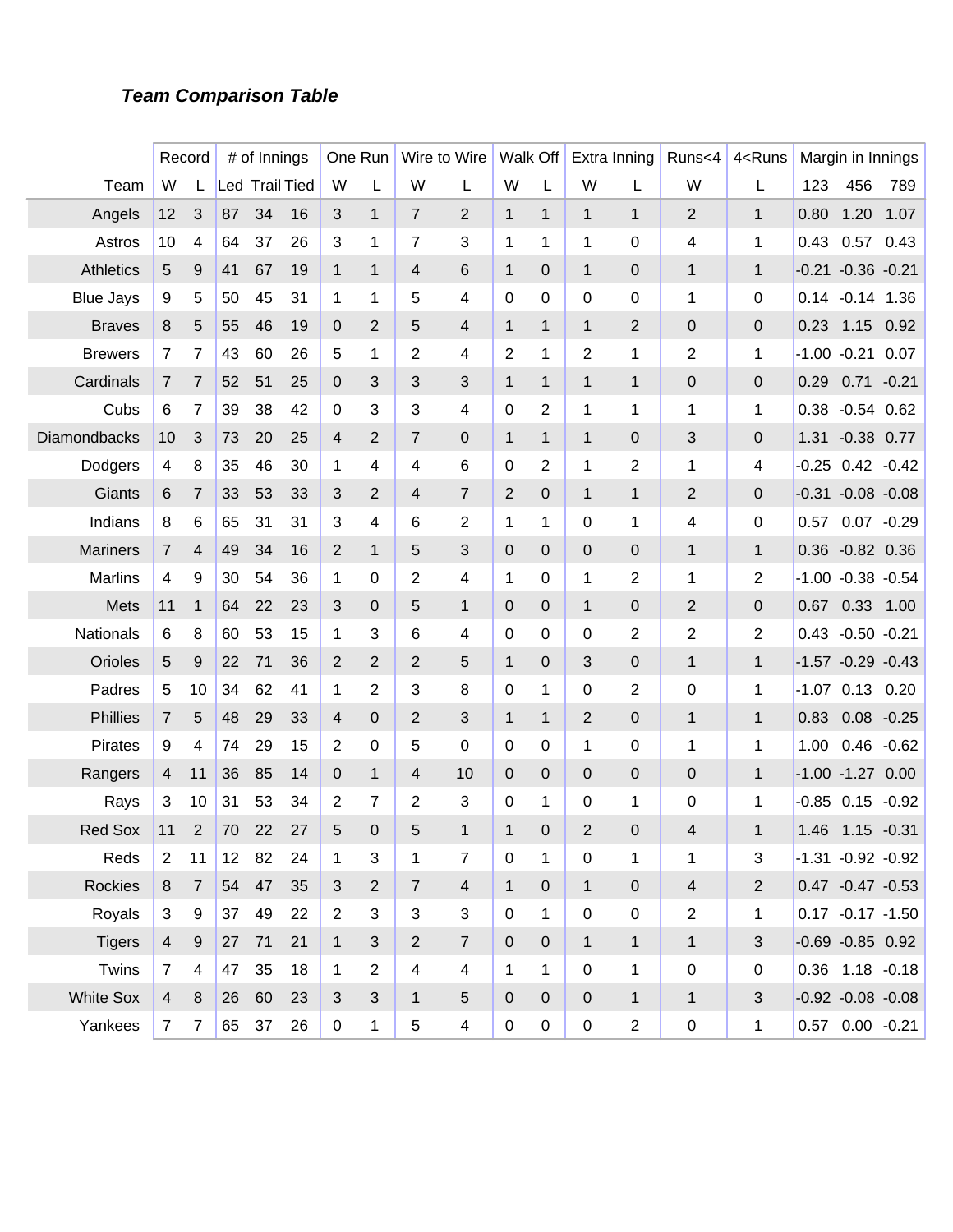## **Team - Opponent Comparison Table**

|                  | Scored         | in 1st         | Wins with<br><b>Fewer Hits</b> |                | <b>Starter</b><br>Innings Pitched |      | Pitchers  | Used      | Quality<br><b>Starts</b>   |                | <b>Hits</b> | per Run   | <b>Team LOB</b>               | per Run |           | Extra<br><b>Base Hits</b> |
|------------------|----------------|----------------|--------------------------------|----------------|-----------------------------------|------|-----------|-----------|----------------------------|----------------|-------------|-----------|-------------------------------|---------|-----------|---------------------------|
| Team             | Team Opp       |                | Team                           | Opp            | Team                              | Opp  |           |           | Team Opp Team Opp Team Opp |                |             |           | Team Opp Team Opp             |         |           |                           |
| Angels           | $\overline{7}$ | 3              | $\overline{2}$                 | $\mathbf{1}$   | 4.98                              | 4.96 | 5.07 4.93 |           | $\overline{4}$             | 3              | 1.68        | 2.12      | 1.09                          | 2.23    | 3.53 2.20 |                           |
| Astros           | 5              | 5              | $\overline{2}$                 | 1              | 5.76                              | 5.17 | 4.00      | 4.43      | 8                          | 3              | 1.92        | 2.58      | 1.75                          | 2.67    | 2.57      | 2.57                      |
| <b>Athletics</b> | 3              | 6              | $\mathbf{1}$                   | $\overline{2}$ | 5.21                              | 4.95 | 4.57      | 4.79      | $\overline{2}$             | 6              | 1.98        | 1.85      | 1.59                          | 1.15    | 2.86      | 3.43                      |
| <b>Blue Jays</b> | 3              | 3              | 3                              | $\pmb{0}$      | 5.62                              | 5.38 | 4.50      | 4.00      | 6                          | 6              | 1.49        | 2.19      | 1.18                          | 1.92    | 3.36      | 2.79                      |
| <b>Braves</b>    | 5              | $\overline{7}$ | $\mathbf 0$                    | $\pmb{0}$      | 5.15                              | 5.46 | 4.92      | 4.77      | $\overline{4}$             | 4              | 1.67        | 2.33      | 1.35                          | 2.57    | 3.85      | 2.92                      |
| <b>Brewers</b>   | $\mathfrak{S}$ | 4              | 1                              | $\overline{2}$ | 5.00                              | 5.88 | 4.57      | 4.71      | 3                          | 7              | 2.47        | 1.91      | 2.12                          | 1.58    | 2.86      | 2.93                      |
| Cardinals        | $\overline{4}$ | 5              | $\mathbf{1}$                   | $\pmb{0}$      | 5.60                              | 5.21 | 4.64      | 4.50      | $\overline{5}$             | $\overline{2}$ | 1.85        | 2.26      | 1.54                          | 2.17    | 2.57 2.71 |                           |
| Cubs             | $\mathfrak{S}$ | 3              | $\mathbf 0$                    | $\pmb{0}$      | 5.33                              | 5.46 | 4.69      | 4.54      | 6                          | 7              | 1.93        | 2.16      | 1.88                          | 2.27    | 3.69      | 2.85                      |
| Diamondbacks     | 8              | $\overline{4}$ | 3                              | $\pmb{0}$      | 5.85                              | 4.62 | 4.46      | 5.15      | $\overline{5}$             | 4              | 1.59        | 2.23      | 1.20                          | 1.72    | 3.46      | 1.92                      |
| Dodgers          | 5              | 5              | 1                              | $\overline{2}$ | 5.33                              | 5.75 | 5.08      | 4.67      | $\overline{7}$             | 4              | 2.26        | 2.25      | 1.89                          | 1.71    | 2.50      | 3.33                      |
| Giants           | 3              | $\overline{4}$ | $\mathbf 0$                    | $\overline{2}$ | 5.46                              | 5.56 | 4.38      | 4.38      | $\overline{5}$             | 7              | 2.68        | 2.11      | 2.12                          | 1.59    | 2.00      | 2.15                      |
| Indians          | $\overline{7}$ | 3              | 4                              | $\mathbf{3}$   | 6.31                              | 5.10 | 3.64      | 4.21      | 8                          | 5              | 1.88        | 2.13      | 1.88                          | 1.78    | 2.14      | 2.71                      |
| <b>Mariners</b>  | 6              | $\overline{4}$ | $\mathbf{1}$                   | $\mathbf{1}$   | 5.21                              | 5.45 | 4.18      | 4.36      | $\overline{4}$             | 3              | 1.84        | 1.75      | 1.43                          | 1.46    | 2.91      | 3.09                      |
| <b>Marlins</b>   | 5              | 6              | $\mathbf 0$                    | $\overline{2}$ | 4.87                              | 5.41 | 5.08      | 4.62      | 4                          | 5              | 2.35        | 1.58      | 2.13                          | 1.26    | 1.85      | 3.92                      |
| Mets             | 5              | 3              | $\overline{4}$                 | $\mathbf 0$    | 5.42                              | 5.11 | 5.00      | 5.08      | 3                          | $\mathbf{1}$   | 1.57        | 2.39      | 1.33                          | 2.33    |           | 3.17 2.33                 |
| <b>Nationals</b> | 9              | 4              | 1                              | 1              | 5.98                              | 5.19 | 4.29      | 5.00      | $\overline{7}$             | 5              | 1.95        | 1.73      | 2.05                          | 1.40    | 2.86      | 3.36                      |
| Orioles          | $\overline{4}$ | 8              | $\mathbf{1}$                   | $\overline{2}$ | 5.00                              | 5.88 | 4.29      | 4.21      | 6                          | 9              | 2.34        | 1.75      | 2.34                          | 1.53    | 2.57      | 3.07                      |
| Padres           | $\overline{2}$ | 6              | $\mathbf{1}$                   | $\overline{2}$ | 5.02                              | 5.44 | 4.40      | 4.20      | 4                          | 7              | 2.22        | 1.89      | 1.86                          | 1.64    | 2.87      | 2.07                      |
| Phillies         | 6              | 5              | $\overline{2}$                 | $\pmb{0}$      | 5.47                              | 4.58 | 5.25      | 5.08      | $\overline{4}$             | $\overline{2}$ | 1.47        | 1.88      | 1.32                          | 1.62    | 3.08      | 2.00                      |
| Pirates          | 5              | $\overline{2}$ | $\overline{2}$                 | $\pmb{0}$      | 5.74                              | 5.13 | 4.31      | 4.23      | 4                          | 3              | 1.56        | 1.86      | 1.08                          | 1.45    | 3.77      | 3.69                      |
| Rangers          | $\overline{2}$ | 5              | $\mathbf{1}$                   | $\mathbf{1}$   | 4.87                              | 5.67 | 4.53      | 4.13      | 3                          | 6              | 2.43        | 1.82      | 2.35                          | 1.44    | 1.53      | 3.00                      |
| Rays             | 3              | 4              | $\mathbf{1}$                   | $\overline{2}$ | 4.49                              | 5.87 | 4.38      | 4.46      | 1                          | $\overline{7}$ | 2.33        | 1.71      | 2.35                          | 1.60    | 1.77      | 3.31                      |
| Red Sox          | 6              | 3              | $\overline{2}$                 | 1              | 5.62                              | 4.15 |           | 4.46 4.38 | 8                          | 1              |             | 1.61 2.35 | $1.26$ 2.16 3.92 2.15         |         |           |                           |
| Reds             | $\overline{2}$ | 6              | $\pmb{0}$                      | 3              | 5.15                              | 6.18 |           | 4.54 4.15 | 5                          | 8              |             |           | 2.44 1.40 2.32 1.10 1.77 3.77 |         |           |                           |
| Rockies          | $\,6$          | $\overline{4}$ | $\mathbf{1}$                   | $\mathbf{1}$   | 5.11                              | 5.22 | 4.53 4.47 |           | $\sqrt{5}$                 | 5              |             |           | 1.97 1.80 1.64 1.43 2.80 3.07 |         |           |                           |
| Royals           | 4              | 5              | 1                              | 3              | 5.67                              | 5.97 |           | 4.33 3.92 | 6                          | 8              |             |           | 2.56 1.74 2.14 1.50 2.17 2.75 |         |           |                           |
| <b>Tigers</b>    | $\overline{2}$ | $\overline{4}$ | $\overline{2}$                 | $\sqrt{3}$     | 5.21                              | 6.26 |           | 4.23 4.23 | 6                          | $\overline{7}$ |             |           | 2.00 1.88 1.94 1.41           |         |           | 2.85 3.15                 |
| Twins            | 3              | 4              | $\mathbf 1$                    | $\mathbf{2}$   | 5.52                              | 5.24 |           | 4.36 4.64 | 5                          | 3              |             |           | $1.76$ 2.00 1.59 2.30         |         |           | $3.64$ 1.73               |
| <b>White Sox</b> | $\sqrt{3}$     | $\overline{4}$ | $\pmb{0}$                      | $\sqrt{3}$     | 5.61                              | 5.58 |           | 4.42 4.83 | $\overline{5}$             | 6              |             |           | $1.94$ $1.62$ $1.85$ $1.51$   |         |           | 3.17 3.00                 |
| Yankees          | 5              | 5              | $\mathbf{1}$                   | 0              | 5.19                              | 4.81 |           | 4.57 4.64 | 5                          | 4              |             |           | 1.57 1.60 1.29 1.17 3.57 3.29 |         |           |                           |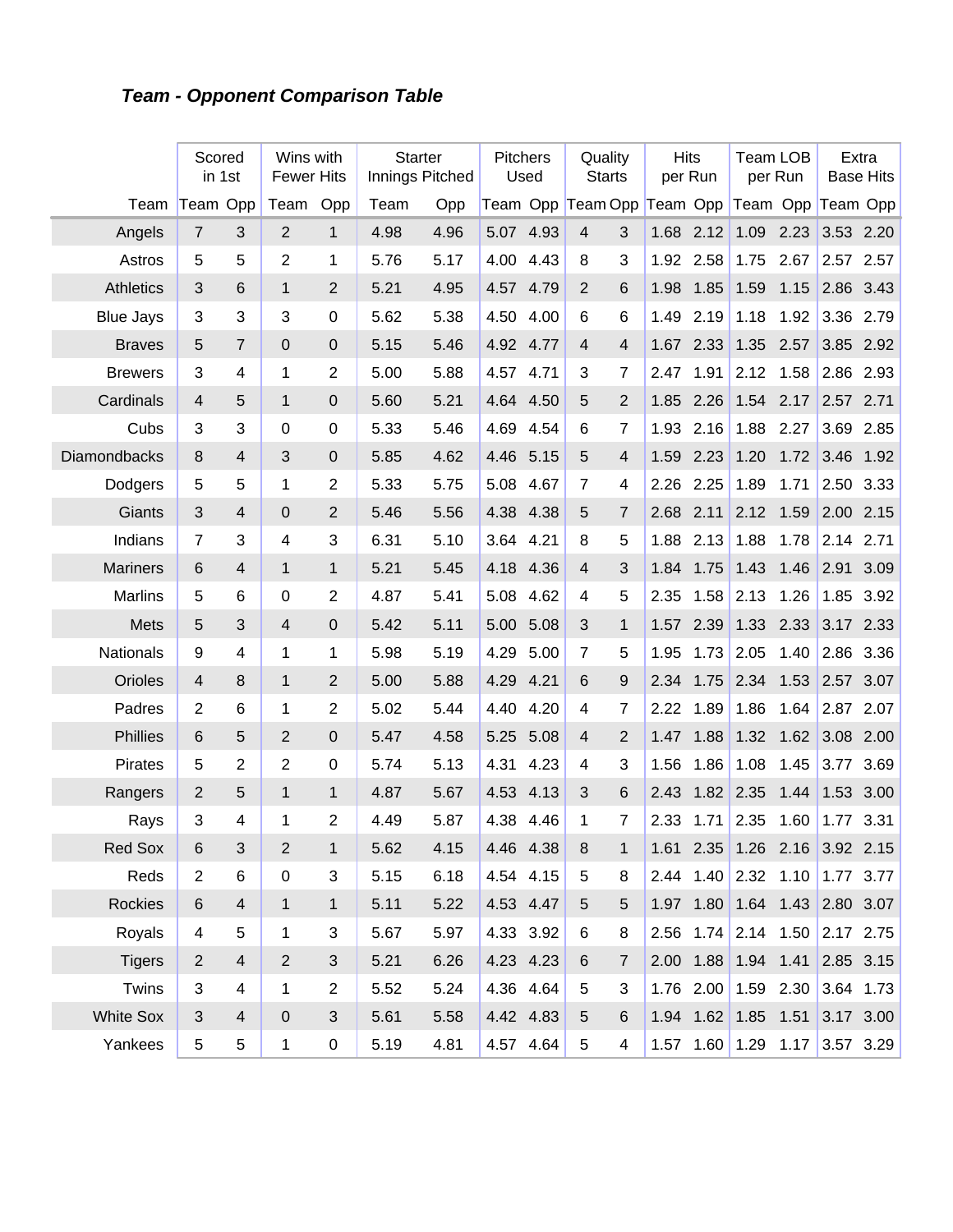#### **Recent Numbers for the Rockies and NATIONALS**

|                                                                                                               | Runs | <b>Hits</b> | Walks                                            | <b>TLOB</b> |  |      |             |            | W L Team Opp Team Opp Team Opp Team Opp SIP PU Line F D OU Marg O U Total @H/A |                |                |             |                |
|---------------------------------------------------------------------------------------------------------------|------|-------------|--------------------------------------------------|-------------|--|------|-------------|------------|--------------------------------------------------------------------------------|----------------|----------------|-------------|----------------|
| Rockies last 1                                                                                                |      |             | 1 0 2.00 1.00 5.00 4.00 1.00 4.00 4.00 7.00 4.67 |             |  | 6.00 | $+155$ 0 1  |            | $-5.50$                                                                        | $\overline{0}$ | 1 <sup>1</sup> | 8.50        | 1              |
| Rockies last 3 3 0 4.33 2.00 7.67 4.67 2.33 2.33 6.33 4.67 4.89 4.67 + 121 1 2                                |      |             |                                                  |             |  |      |             |            | $-3.17$                                                                        |                |                | 0 3 9.50    | 2              |
| Rockies last 7 4 3 3.43 3.43 7.29 7.57 2.86 2.43 6.00 5.71 5.33 4.57                                          |      |             |                                                  |             |  |      | $-122$ 5 2  |            | $-3.36$                                                                        |                |                | 1 6 10.21   | 2              |
| Rockies last 30                                                                                               |      |             |                                                  |             |  |      |             |            |                                                                                |                |                |             |                |
| Rockies 2018 8 7 3.87 4.33 7.60 7.80 3.33 3.40 6.33 6.20 5.11 4.53 -112 9 5                                   |      |             |                                                  |             |  |      |             |            | $-1.00$                                                                        |                |                | 6 8 9.20    | 9              |
| vs Nationals 2 0 3.50 1.00 7.00 4.00 2.00 3.00 6.00 5.00 5.83 4.50 + 159 0 2                                  |      |             |                                                  |             |  |      |             |            | $-4.00$                                                                        |                |                | 0 2 8.50    | 2              |
| Nationals last 1   0 1   1.00 2.00   4.00 5.00   4.00 1.00   7.00 4.00   6.00                                 |      |             |                                                  |             |  | 4.00 | $-165$      | $1 \Omega$ | $-5.50$                                                                        | 0 <sup>1</sup> |                | $1 \, 8.50$ | $\mathbf 1$    |
| Nationals last 3 \ 0 \ 3 \ 1.67 \ 4.00 \ 6.00 \ 8.33 \ 3.00 \ 3.67 \ 5.67 \ 8.33 \ 5.44 \ 5.00 \ -153 \ 3 \ 0 |      |             |                                                  |             |  |      |             |            | $-3.00$                                                                        |                |                | 0 3 8.67    | 3              |
| Nationals last 7 2 5 2.57 3.14 7.14 7.00 4.00 3.43 7.71 6.71 6.24 4.43 -178 7 0                               |      |             |                                                  |             |  |      |             |            | $-2.36$                                                                        |                |                | 1 6 8.07    | $\overline{7}$ |
| Nationals last 30                                                                                             |      |             |                                                  |             |  |      |             |            |                                                                                |                |                |             |                |
| Nationals 2018 6 8 4.00 4.50 7.79 7.79 4.79 3.21 8.21 6.29 5.98                                               |      |             |                                                  |             |  | 4.29 | $-167$ 14 0 |            | 0.21                                                                           |                |                | 5 8 8.29    | 8              |
| vs Rockies 0 2 1.00 3.50 4.00 7.00 3.00 2.00 5.00 6.00 5.50 4.00 -170 2 0                                     |      |             |                                                  |             |  |      |             |            | $-4.00$                                                                        |                |                | 0 2 8.50    | 2              |

## Jon Gray (R) Starting for the Rockies in 2018

|               | <b>Starter</b><br>W L | Team<br>W L                 | Innings<br>Pitched ERA WHIP Strike Outs Hits Walks |      |                    |                     |              |      |               |      |          | <b>Strikes</b> |                | per Ball Net Units: @H/A @F/D                                              |               |         |    |
|---------------|-----------------------|-----------------------------|----------------------------------------------------|------|--------------------|---------------------|--------------|------|---------------|------|----------|----------------|----------------|----------------------------------------------------------------------------|---------------|---------|----|
|               |                       |                             |                                                    |      |                    |                     |              |      |               |      |          |                |                |                                                                            |               |         |    |
|               | $1 - 2$               | $1 - 2$                     | 5.33                                               | 5.62 |                    | 1.50                |              | 5.67 | 6.67          | 1.33 |          | 1.85           |                | -\$180                                                                     | \$0           | $-$100$ |    |
|               |                       |                             |                                                    |      |                    |                     |              |      |               |      |          |                |                | Ground Fly Strikes                                                         |               |         |    |
|               | Date Site             | Opponent                    |                                                    |      |                    |                     |              |      |               |      |          |                |                | Final Line Total W/L IP SERA Hits Walks HR SO Balls Balls per Ball Pitches |               |         |    |
| Apr $09$ H    |                       | Padres                      |                                                    |      |                    | $6-7$ $-180$ $10.0$ | $\mathsf{L}$ |      | 5.00 12.60 10 |      | $\sim$ 1 | 2 6            |                | 7                                                                          | $\Omega$      | 2.32    | 83 |
| Apr 04 A      |                       | Padres                      |                                                    |      | $5-2$ $-127$ $7.0$ |                     |              |      | W 7.00 0.00   | -4   | $\Omega$ | $\overline{0}$ | $\overline{7}$ | 5                                                                          | 4             | 2.10    | 93 |
| Mar 29 $\,$ A |                       | Diamondbacks $2-8$ +102 8.5 |                                                    |      |                    |                     | −L.          |      | 4.00 6.75     | - 6  | 3        | 0              | $\overline{4}$ | 6                                                                          | $\mathcal{P}$ | 1.32    | 86 |

#### **Max Scherzer (R) Starting for the Nationals in 2018**

| <b>Starter</b><br>W L |    | Team<br>W L   | Innings |                  |                          |             |                | Pitched ERA WHIP Strike Outs Hits Walks |                | <b>Strikes</b> | per Ball Net Units: @H/A |   |                    | @F/D                                                                                          |  |
|-----------------------|----|---------------|---------|------------------|--------------------------|-------------|----------------|-----------------------------------------|----------------|----------------|--------------------------|---|--------------------|-----------------------------------------------------------------------------------------------|--|
| $2 - 1$               |    | $2 - 1$       | 6.67    | 0.90             | 0.80                     | 9.00        | 4.33           | $-1.00$                                 |                | 2.06           | +\$5                     |   | $+\$100$           | +\$5                                                                                          |  |
|                       |    |               |         |                  |                          |             |                |                                         |                |                |                          |   | Ground Fly Strikes | Date Site Opponent Final Line Total W/L IP SERA Hits Walks HR SO Balls Balls per Ball Pitches |  |
| Apr 09                | H. | Braves        |         |                  | 2-0 -250 7.5 W 9.00 0.00 |             | $\overline{2}$ | $\overline{0}$                          |                | $0 \t10$       | 8                        | 4 | 2.40               | 102                                                                                           |  |
| Apr 04                | A  | <b>Braves</b> |         | 1-7 -195 8.0     |                          | L 5.00 3.60 | - 6            | 2 1 7                                   |                |                | 2                        | 5 | 1.82               | 110                                                                                           |  |
| Mar 30                | A  | Reds          |         | $2-0$ $-210$ 8.5 |                          | W 6.00 0.00 | 5              | $\overline{1}$                          | $\overline{0}$ | -10            | 3                        | 3 | 2.03               | 100                                                                                           |  |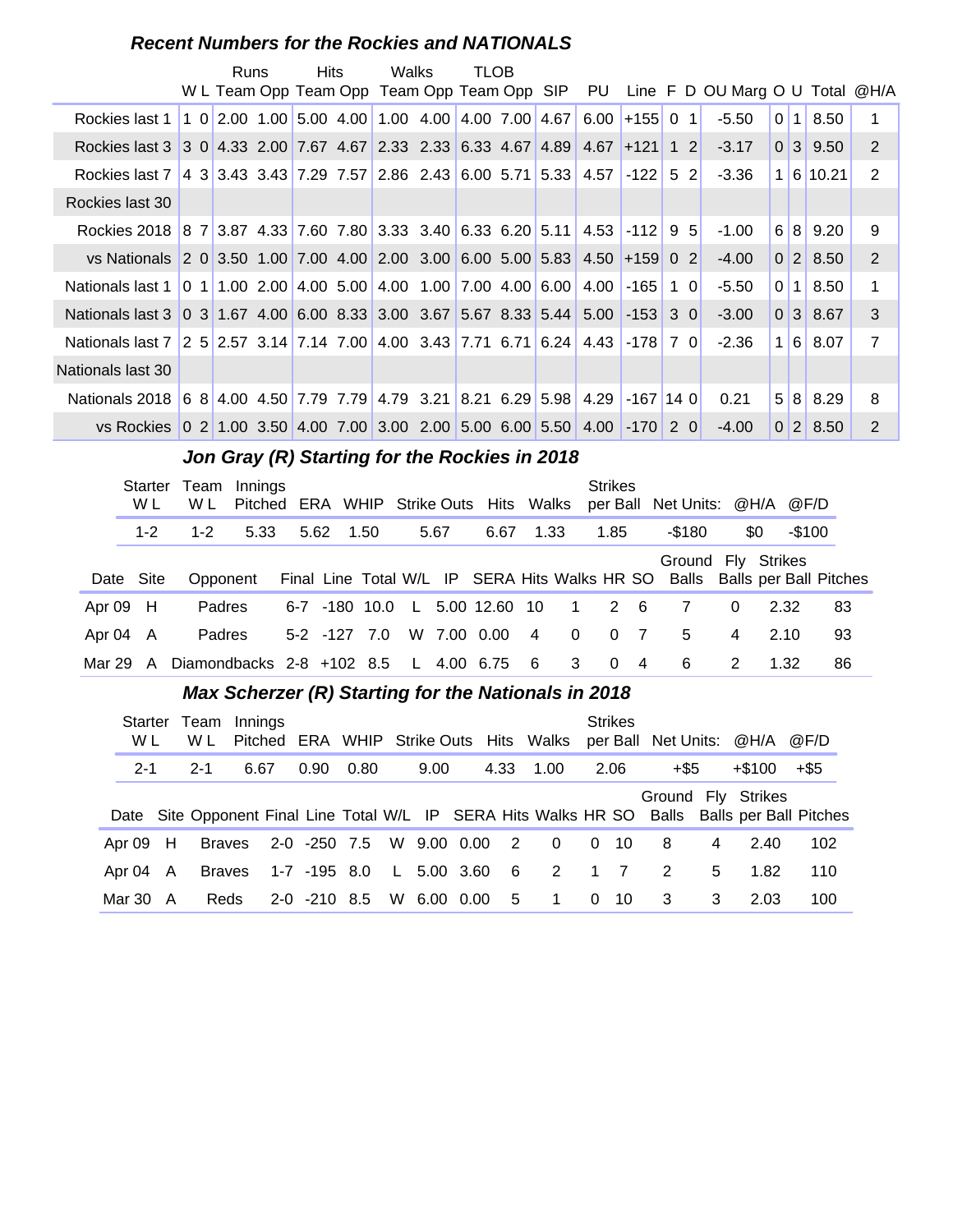#### **Recent Numbers for the Orioles and RED SOX**

|                                                                                |  | Runs |                 | <b>Hits</b> |                                   | Walks |           | <b>TLOB</b><br>W L Team Opp Team Opp Team Opp Team Opp SIP |           |      |                             |             |                |                 | PU Line F D OU Marg O U Total @H/A |     |                |                |
|--------------------------------------------------------------------------------|--|------|-----------------|-------------|-----------------------------------|-------|-----------|------------------------------------------------------------|-----------|------|-----------------------------|-------------|----------------|-----------------|------------------------------------|-----|----------------|----------------|
| Orioles last 1                                                                 |  |      | $0$ 1 3.00 7.00 |             |                                   |       |           | 9.00 11.00 2.00 6.00 7.00 11.00 2.00 4.00 + 200            |           |      |                             |             | $\Omega$       | 1               | 0.50                               | 1 0 | 9.50           | 1              |
| Orioles last 3                                                                 |  |      |                 |             | 1 2 3.00 4.00 7.67 8.33 3.33 4.67 |       |           | 7.00 9.67                                                  |           |      | $5.00$ 3.67 + 127 1 2       |             |                |                 | $-1.67$                            |     | $1 \ 2 \ 8.67$ | $\mathbf 1$    |
| Orioles last 7                                                                 |  |      | 3 4 4.00 5.29   |             | $9.00$ $9.86$ 3.86 5.29           |       |           | 8.57                                                       | 9.00      | 4.71 | $4.43$ + 144 2              |             |                | -5              | 0.36                               |     | 4 2 8.93       | 4              |
| Orioles last 30                                                                |  |      |                 |             |                                   |       |           |                                                            |           |      |                             |             |                |                 |                                    |     |                |                |
| Orioles 2018                                                                   |  |      | 15913.365.21    |             | $7.86$ 9.14 3.50 4.57             |       |           |                                                            | 7.86 8.00 |      | $5.00$   4.29 + 148   4     |             |                | 10 <sup>1</sup> | $-0.32$                            |     | 5 8 8 8 8 9    | 8              |
| vs Red Sox   0 1 3.00 7.00 9.00 11.00 2.00 6.00 7.00 11.00 2.00 4.00 + 200 0 1 |  |      |                 |             |                                   |       |           |                                                            |           |      |                             |             |                |                 | 0.50                               |     | 1 0 9.50       | $\mathbf{1}$   |
| Red Sox last 1                                                                 |  |      |                 |             | 1 0 7.00 3.00 11.00 9.00          |       |           | 6.00 2.00 11.00 7.00                                       |           | 6.00 | 4.00                        | $-230$      | $\overline{1}$ | $\Omega$        | 0.50                               |     | 1 0 9.50       | 1              |
| Red Sox last 3                                                                 |  |      |                 |             |                                   |       |           | 2 1 6.67 5.33 9.67 8.33 3.67 3.00 7.67 6.33 4.67 4.67      |           |      |                             | $-147$      | $\overline{1}$ | $\Omega$        | 3.17                               |     | 2 0 8.83       | 3              |
| Red Sox last 7   6 1   7.86 4.14   10.00 8.29   4.86 3.14   7.43 7.00          |  |      |                 |             |                                   |       |           |                                                            |           |      | $5.43$   4.43   -172        |             | $5^{\circ}$    | $\Omega$        | 3.36                               | 5 1 | 8.64           | 7              |
| Red Sox last 30                                                                |  |      |                 |             |                                   |       |           |                                                            |           |      |                             |             |                |                 |                                    |     |                |                |
| Red Sox 2018 11 2 5.85 3.31 9.38                                               |  |      |                 |             | 7.77                              |       | 4.08 3.23 | 7.38                                                       | 7.15      | 5.62 | 4.46                        | $-167$ 11 0 |                |                 | 0.81                               |     | 7 5 8.35       | $\overline{7}$ |
| vs Orioles                                                                     |  |      |                 |             |                                   |       |           | 1 0 7.00 3.00 11.00 9.00 6.00 2.00 11.00 7.00              |           |      | $6.00 \,   \, 4.00 \,   \,$ | $-230$      | 1              | $\Omega$        | 0.50                               | 1 0 | 9.50           |                |

**Alex Cobb (R) Has No Starts for the Orioles in 2018**

#### **..........Hector Velazquez (R) Starting for the Red Sox in 2018**

| W L         |     | Starter Team Innings<br>W L Pitched ERA WHIP Strike Outs Hits Walks per Ball Net Units: @H/A @F/D |           |      |  |                | <b>Strikes</b> |        |                    |        |
|-------------|-----|---------------------------------------------------------------------------------------------------|-----------|------|--|----------------|----------------|--------|--------------------|--------|
| 1- $\Omega$ | 1-0 | 5.67                                                                                              | 1.59 1.06 | 5.00 |  | 5.00 1.00 2.76 |                | +\$100 | <b>SO</b>          | +\$100 |
|             |     | Date Site Opponent Final Line Total W/L IP SERA Hits Walks HR SO Balls Balls per Ball Pitches     |           |      |  |                |                |        | Ground Fly Strikes |        |
| Apr 01 A    |     | Rays 2-1 -110 8.5 W 5.67 1.59 5 1 1 5 3 4 2.76                                                    |           |      |  |                |                |        |                    | 79     |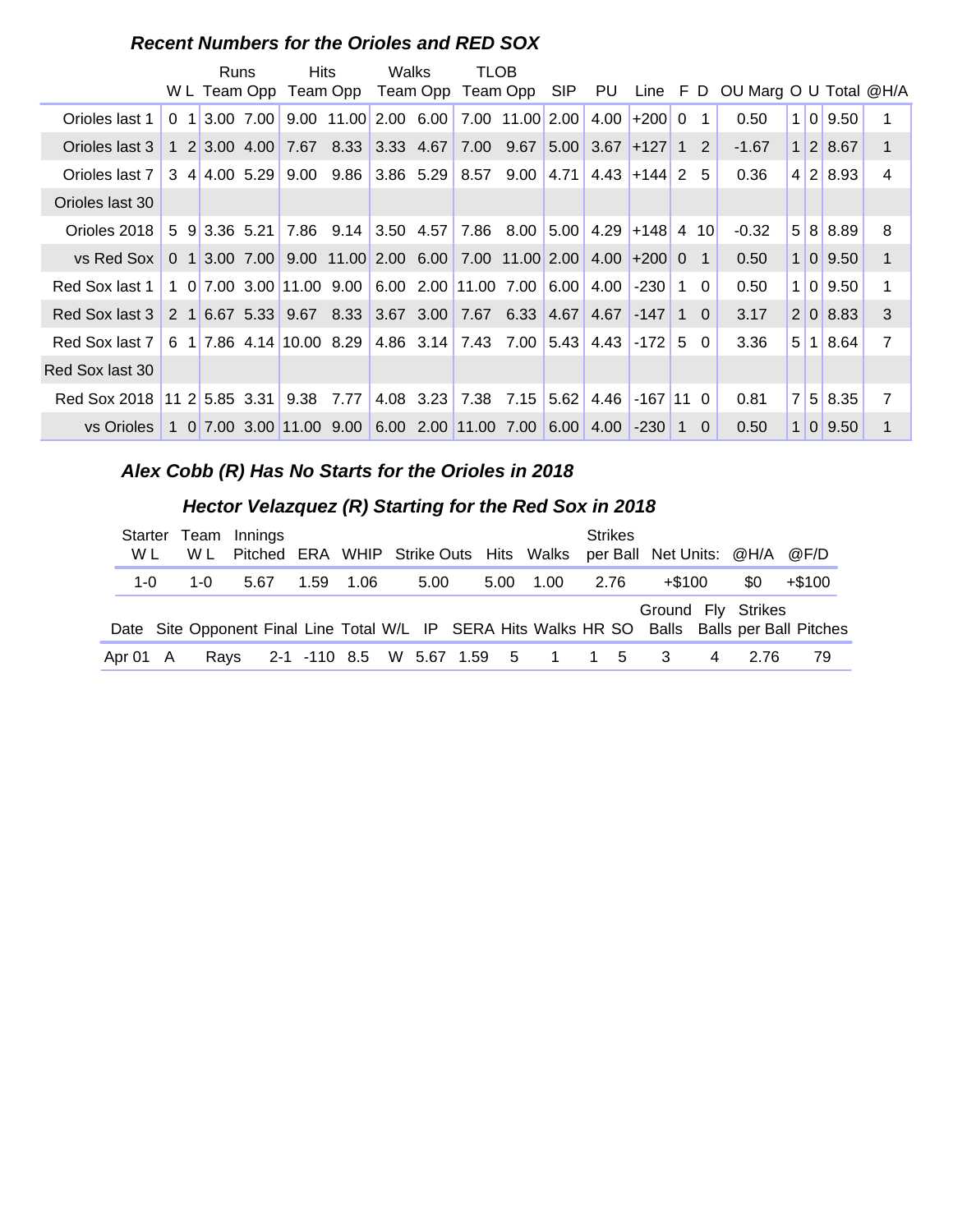|                                                                              |                                                      | W L Team Opp | Runs | <b>Hits</b>                                                                                                  | Team Opp | Walks       |  | <b>TLOB</b><br>Team Opp Team Opp |                   |      | SIP PU         |                |     |          | Line $F D$ OU Marg O U Total $@H/A$ |                 |       |                      |                |
|------------------------------------------------------------------------------|------------------------------------------------------|--------------|------|--------------------------------------------------------------------------------------------------------------|----------|-------------|--|----------------------------------|-------------------|------|----------------|----------------|-----|----------|-------------------------------------|-----------------|-------|----------------------|----------------|
| Cardinals last 1                                                             | $\begin{bmatrix} 1 & 0 \end{bmatrix}$                |              |      | 5.00 3.00 13.00 7.00                                                                                         |          | $2.00$ 3.00 |  |                                  | $8.00 \quad 6.00$ | 6.00 | 5.00           | $-150$         | 1 0 |          | $-1.00$                             | 0 1             |       | 9.00                 | $\mathbf 1$    |
| Cardinals last $3 \,   2 \, 1$                                               |                                                      |              |      | 6.67 3.33 10.67 7.33 5.00 2.67                                                                               |          |             |  |                                  | 8.33 5.67         | 6.00 | 3.67           | $-145$         | 3   | $\Omega$ | 0.83                                |                 |       | 1 2 9.17             | 2              |
| Cardinals last $7 \mid 4 \mid 3 \mid$                                        |                                                      |              |      | 5.00 3.57 9.14 8.00 4.14 3.86 7.71 7.71                                                                      |          |             |  |                                  |                   | 5.95 | 4.57           | $-144$         | 7 0 |          | 0.29                                |                 |       | $4 \mid 3 \mid 8.29$ | $\overline{2}$ |
| Cardinals last 30                                                            |                                                      |              |      |                                                                                                              |          |             |  |                                  |                   |      |                |                |     |          |                                     |                 |       |                      |                |
| Cardinals $2018$ 7 7                                                         |                                                      |              |      | $4.64$ 3.79 8.57 8.57                                                                                        |          |             |  | $3.64$ 3.86 7.14 8.21            |                   | 5.60 | 4.64           | $-122$ 10 4    |     |          | 0.21                                |                 | 7   7 | 8.21                 | 8              |
| vs Reds $2 \theta$                                                           |                                                      |              |      | $\vert 9.00 \vert 3.50 \vert 12.50 \vert 7.00 \vert 6.50 \vert 3.50 \vert 10.00 \vert 6.50 \vert 5.50 \vert$ |          |             |  |                                  |                   |      | 4.00           | $-145$ 2 0     |     |          | 3.25                                |                 | 111   | 9.25                 | 2              |
| Reds last 1                                                                  | $\begin{bmatrix} 0 & 1 \end{bmatrix}$                |              |      | $\vert 3.00 \vert 5.00 \vert 7.00 \vert 13.00 \vert 3.00 \vert 2.00 \vert 6.00 \vert 8.00 \vert$             |          |             |  |                                  |                   | 5.33 | 4.00           | $+140$ 0       |     | -1       | $-1.00$                             | 0 <sup>11</sup> |       | 9.00                 | 1              |
| Reds last 3 0 3 3.33 7.33 8.33 10.33 2.67 6.33 7.00 9.33 5.22                |                                                      |              |      |                                                                                                              |          |             |  |                                  |                   |      |                | $6.00 + 127$ 0 |     | 3        | 2.00                                |                 |       | 1 2 8.67             | 2              |
| Reds last 7   1 \ 6   3.29 \ 6.14   7.29 \ 8.86   3.29 \ 4.00   6.57         |                                                      |              |      |                                                                                                              |          |             |  |                                  | 6.86              | 4.90 | 4.71           | $+133$ 0       |     | 7        | 1.07                                |                 |       | 3 4 8.36             | 2              |
| Reds last 30                                                                 |                                                      |              |      |                                                                                                              |          |             |  |                                  |                   |      |                |                |     |          |                                     |                 |       |                      |                |
| Reds 2018 2 11 3.15 6.38 7.69 8.92 3.38 4.38 7.31                            |                                                      |              |      |                                                                                                              |          |             |  |                                  | 7.00              | 5.15 |                | $4.54$ +134 1  |     | 12       | 1.15                                |                 | 6 7   | 8.38                 | 6              |
| vs Cardinals 0 2 3.50 9.00 7.00 12.50 3.50 6.50 6.50 10.00 4.83 5.50 + 135 0 |                                                      |              |      |                                                                                                              |          |             |  |                                  |                   |      |                |                | 2   | 3.25     |                                     | 1 1             | 9.25  | 2                    |                |
|                                                                              | Miles Mikolas (R) Starting for the Cardinals in 2018 |              |      |                                                                                                              |          |             |  |                                  |                   |      |                |                |     |          |                                     |                 |       |                      |                |
| Starter Team Innings                                                         |                                                      |              |      |                                                                                                              |          |             |  |                                  |                   |      | <b>Strikes</b> |                |     |          |                                     |                 |       |                      |                |

#### **Recent Numbers for the Cardinals and REDS**

| W L |         | WL Pitched ERA WHIP Strike Outs Hits Walks per Ball Net Units: @H/A @F/D                      |           |      |  |            | <u>uunvu</u> |                    |   |               |     |  |
|-----|---------|-----------------------------------------------------------------------------------------------|-----------|------|--|------------|--------------|--------------------|---|---------------|-----|--|
|     | 1-0 1-1 | 6.00                                                                                          | 6.00 1.25 | 5.00 |  | 7.50  0.00 | 2.29         | -\$35              |   | +\$105 -\$140 |     |  |
|     |         | Date Site Opponent Final Line Total W/L IP SERA Hits Walks HR SO Balls Balls per Ball Pitches |           |      |  |            |              | Ground Fly Strikes |   |               |     |  |
|     |         | Apr 09 H Brewers 4-5 -140 8.0 6.33 5.68 8 0 0 5 11 2 2.23                                     |           |      |  |            |              |                    |   |               | 100 |  |
|     |         | Apr 02 A Brewers 8-4 +105 9.0 W 5.67 6.35 7 0 3 5 7                                           |           |      |  |            |              |                    | 4 | 2.37          | 91  |  |

**Brandon Finnegan (L) Has No Starts for the Reds in 2018**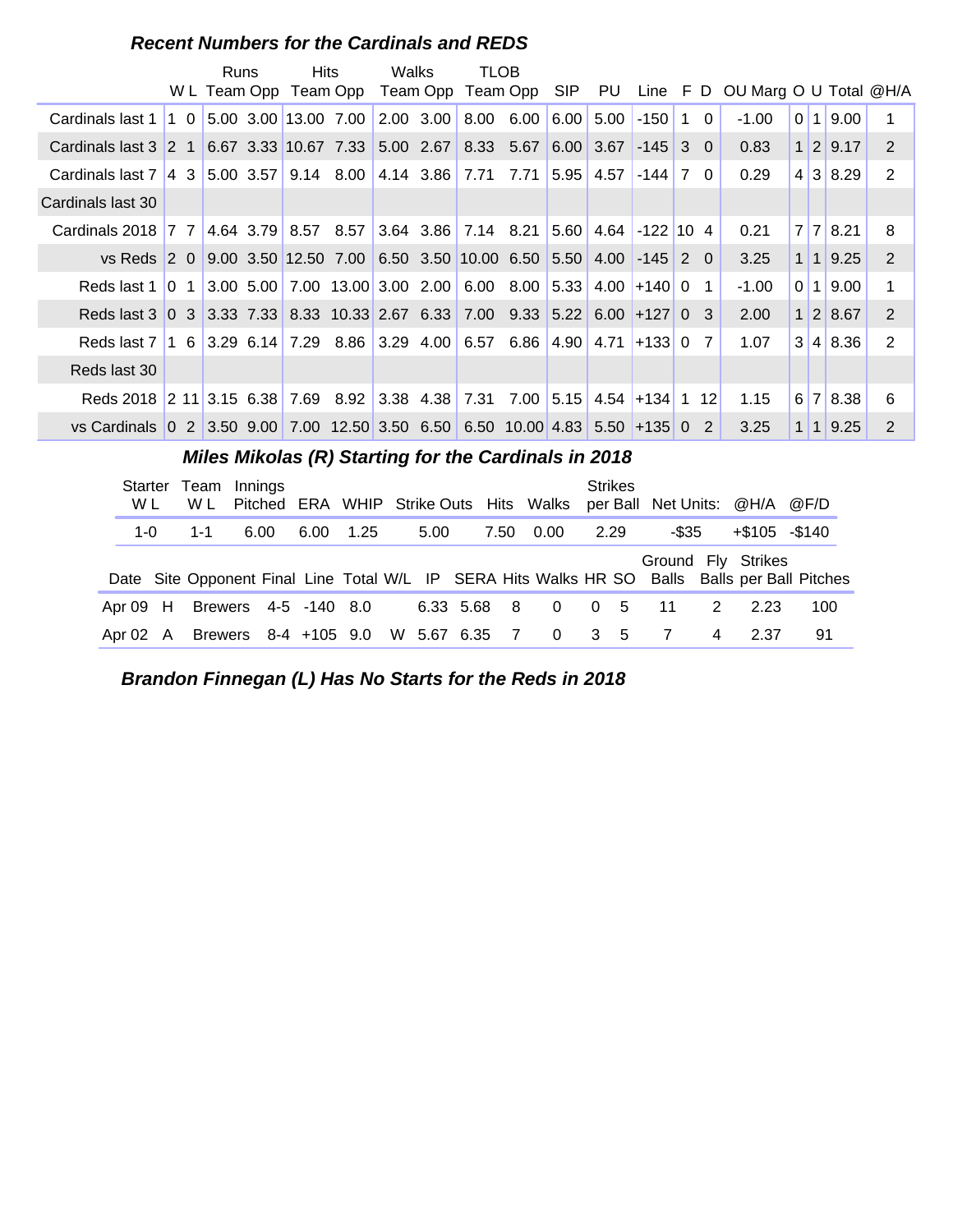| <b>Recent Numbers for the Yankees and TIGERS</b> |  |  |  |  |
|--------------------------------------------------|--|--|--|--|
|--------------------------------------------------|--|--|--|--|

|                                                                                                 |  | Runs | <b>Hits</b> |                                                                       | Walks | TLOB |  |                |             |     |                |                                                                                |     |                      |              |
|-------------------------------------------------------------------------------------------------|--|------|-------------|-----------------------------------------------------------------------|-------|------|--|----------------|-------------|-----|----------------|--------------------------------------------------------------------------------|-----|----------------------|--------------|
|                                                                                                 |  |      |             |                                                                       |       |      |  |                |             |     |                | W L Team Opp Team Opp Team Opp Team Opp SIP PU Line F D OU Marg O U Total @H/A |     |                      |              |
| Yankees last 1   1 0   8.00 6.00   11.00 12.00   4.00 0.00   9.00 6.00   6.00   5.00            |  |      |             |                                                                       |       |      |  |                | $-175$      | 1 0 |                | 5.00                                                                           | 1 0 | 9.00                 | 1            |
| Yankees last 3 2 1 7.00 6.33 9.00 10.00 3.67 1.67 7.00 6.00 4.67 4.33 -128 1 0                  |  |      |             |                                                                       |       |      |  |                |             |     |                | 4.67                                                                           |     | 2 0 8.67             | 3            |
| Yankees last 7 3 4 5.71 7.29 10.14 10.29 4.29 3.71 8.14 7.43 4.76 5.14 -149 4 1                 |  |      |             |                                                                       |       |      |  |                |             |     |                | 4.14                                                                           |     | 6 0 8.86             | 4            |
| Yankees last 30                                                                                 |  |      |             |                                                                       |       |      |  |                |             |     |                |                                                                                |     |                      |              |
| Yankees 2018   7 7                                                                              |  |      |             | $5.50$ $5.50$ $8.64$ $8.79$ $4.36$ $3.21$ $7.07$ $6.43$ $5.19$ $4.57$ |       |      |  |                | $-158$ 10 2 |     |                | 2.32                                                                           |     | 9 4 8.68             | 8            |
| vs Tigers 1 0 8.00 6.00 11.00 12.00 4.00 0.00 9.00 6.00 6.00 5.00 -175 1 0                      |  |      |             |                                                                       |       |      |  |                |             |     |                | 5.00                                                                           |     | 1 0 9.00             | 1            |
| Tigers last 1   0 1   6.00 8.00   12.00 11.00   0.00 4.00   6.00 9.00   5.67                    |  |      |             |                                                                       |       |      |  | $5.00 + 165$ 0 |             |     | $\overline{1}$ | 5.00                                                                           | 1 0 | 9.00                 | 1            |
| Tigers last 3   0 3   3.33 7.33   8.00 12.00   1.33 3.00   6.67 9.00   3.11   4.33   +195   0 3 |  |      |             |                                                                       |       |      |  |                |             |     |                | 2.33                                                                           |     | $2 \mid 1 \mid 8.33$ | $\mathbf{1}$ |
| Tigers last 7 2 5 2.57 3.86 5.71 7.86 2.86 3.00 6.86 7.14 4.81 4.00 + 180 0 7                   |  |      |             |                                                                       |       |      |  |                |             |     |                | -1.64                                                                          |     | 2 5 8.07             | 1            |
| Tigers last 30                                                                                  |  |      |             |                                                                       |       |      |  |                |             |     |                |                                                                                |     |                      |              |
| Tigers 2018 4 9 3.77 4.46 7.54 8.38 3.31 2.92 7.31 6.31 5.21 4.23 + 143 3 10                    |  |      |             |                                                                       |       |      |  |                |             |     |                | $-0.15$                                                                        |     | 5 8 8.38             | 6            |
| vs Yankees 0 1 6.00 8.00 12.00 11.00 0.00 4.00 6.00 9.00 5.67 5.00 +165 0 1                     |  |      |             |                                                                       |       |      |  |                |             |     |                | 5.00                                                                           |     | 1 0 9.00             | 1            |

#### **Luis Cessa (R) Has No Starts for the Yankees in 2018**

## **Francisco Liriano (L) Starting for the Tigers in 2018**

| Starter<br>W L |       | W L | Team Innings<br>Pitched ERA WHIP Strike Outs Hits Walks |  |      |  |           |      | <b>Strikes</b> | per Ball Net Units: @H/A @F/D |                |                  |                                                                                               |
|----------------|-------|-----|---------------------------------------------------------|--|------|--|-----------|------|----------------|-------------------------------|----------------|------------------|-----------------------------------------------------------------------------------------------|
|                | $1-1$ | 1-1 |                                                         |  | 3.50 |  | 3.50 2.50 | 1.51 |                | \$0                           |                | $+\$100 - \$100$ |                                                                                               |
|                |       |     |                                                         |  |      |  |           |      |                | Ground Fly Strikes            |                |                  | Date Site Opponent Final Line Total W/L IP SERA Hits Walks HR SO Balls Balls per Ball Pitches |
| Apr 09 A       |       |     | Indians 0-2 +250 7.0 L 6.00 3.00 3 3 1 4                |  |      |  |           |      |                | 6                             | <sup>7</sup>   | 1.55             | 97                                                                                            |
| Apr 02 H       |       |     | Royals 6-1 -117 8.5 W 6.67 1.35 4 2 0 3                 |  |      |  |           |      |                | -6                            | $\overline{7}$ | 1.47             | 94                                                                                            |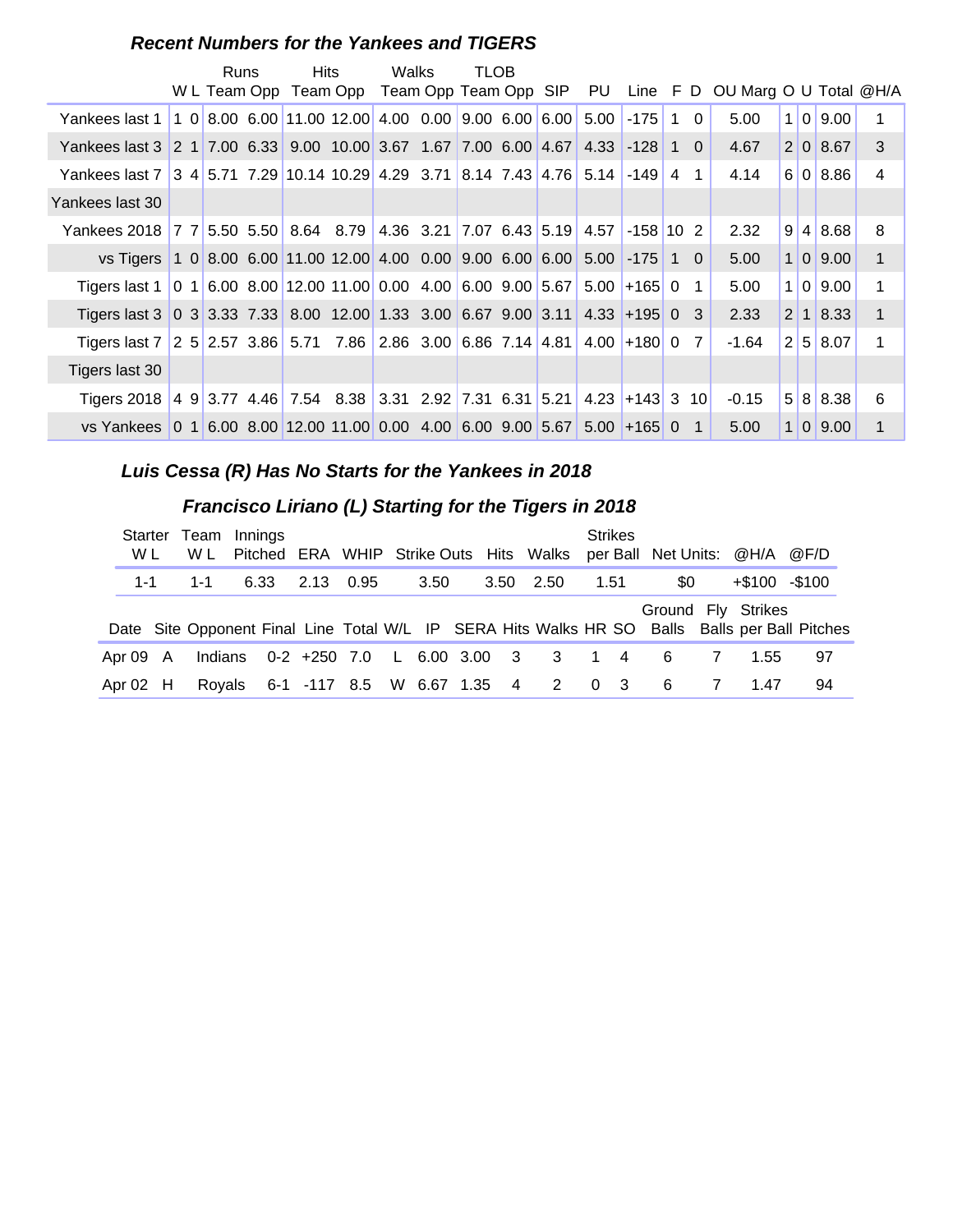#### **Recent Numbers for the Braves and CUBS**

|                                                                          | Runs | <b>Hits</b><br>W L Team Opp Team Opp |                                                                         | Walks | <b>TLOB</b>                               |                   |      |                  |                | Team Opp Team Opp SIP PU Line F D OU Marg O U Total @H/A |                |                      |                |
|--------------------------------------------------------------------------|------|--------------------------------------|-------------------------------------------------------------------------|-------|-------------------------------------------|-------------------|------|------------------|----------------|----------------------------------------------------------|----------------|----------------------|----------------|
| Braves last 1                                                            |      |                                      | $10 4.00 0.00 12.00 4.00 5.00 1.00 13.00 5.00 6.00 $                    |       |                                           |                   | 4.00 | $+175$ 0         |                | $-3.50$                                                  |                | $0 \mid 1 \mid 7.50$ | 1              |
| Braves last 3                                                            |      |                                      |                                                                         |       | $5.00$ 2.00 10.67 6.33 5.33 5.00 +157 0 3 |                   |      |                  |                | $-2.17$                                                  |                | $0 \mid 3 \mid 7.83$ | 3              |
| Braves last 7                                                            |      |                                      | $ 4 \t3 \t3.43 \t2.14 \t8.14 \t7.29 \t4.00 \t3.14 \t7.86 \t7.29 \t5.57$ |       |                                           |                   |      | $4.43 + 15500$   | 7              | $-3.43$                                                  |                | 1 6 9.00             | $\overline{7}$ |
| Braves last 30                                                           |      |                                      |                                                                         |       |                                           |                   |      |                  |                |                                                          |                |                      |                |
| Braves 2018 8 5 5.54 3.23 9.23 7.54 4.00 4.54 7.46 8.31 5.15             |      |                                      |                                                                         |       |                                           |                   |      | $4.92$ +136 2 11 |                | $-0.19$                                                  |                | 4 7 8.96             | $\overline{7}$ |
| vs Cubs                                                                  |      |                                      | $10 4.00 0.00 12.00 4.00 5.00 1.00 13.00 5.00 6.00 4.00 +175 0$         |       |                                           |                   |      |                  | $\overline{1}$ | $-3.50$                                                  |                | $0 \mid 1 \mid 7.50$ | $\mathbf{1}$   |
| Cubs last 1                                                              |      |                                      |                                                                         |       |                                           | $5.00$ 13.00 4.67 | 6.00 | -190   1         | $\Omega$       | $-3.50$                                                  |                | $0 \mid 1 \mid 7.50$ | $\mathbf 1$    |
| Cubs last 3   1 2   4.67 5.00   9.00 9.67   1.33 5.00   6.33 9.67   5.22 |      |                                      |                                                                         |       |                                           |                   | 4.67 | $-180$ 3 0       |                | 1.50                                                     |                | 1 2 8.17             | 3              |
| Cubs last 7 3 4 4.43 4.29 8.43 8.57 2.71 3.71 7.00 8.14 5.38             |      |                                      |                                                                         |       |                                           |                   | 4.86 | $-157$ 7 0       |                | 0.29                                                     |                | 3 4 8.43             | $\overline{4}$ |
| Cubs last 30                                                             |      |                                      |                                                                         |       |                                           |                   |      |                  |                |                                                          |                |                      |                |
| Cubs 2018 6 7 4.46 3.77                                                  |      |                                      | 8.62 8.15 3.62 4.23 8.38 8.54 5.33                                      |       |                                           |                   | 4.69 | $-168$ 13 0      |                | $-0.15$                                                  |                | 5 8 8.38             | $\overline{4}$ |
| vs Braves 0 1 0.00 4.00 4.00 12.00 1.00 5.00 5.00 13.00 4.67             |      |                                      |                                                                         |       |                                           |                   |      | $6.00$ -190 1    | $\Omega$       | $-3.50$                                                  | $\overline{0}$ | 1 7.50               | $\mathbf 1$    |

#### Sean Newcomb (L) Starting for the Braves in 2018

| Starter<br>W L |         | W L | Team Innings<br>Pitched ERA WHIP Strike Outs Hits Walks |           |      |  |                                                    |      | <b>Strikes</b> |         |             | per Ball Net Units: @H/A @F/D                                                                                       |    |
|----------------|---------|-----|---------------------------------------------------------|-----------|------|--|----------------------------------------------------|------|----------------|---------|-------------|---------------------------------------------------------------------------------------------------------------------|----|
|                | $1 - 1$ |     | $1 - 1$ 5.17                                            | 4.35 1.35 | 7.50 |  | 5.00 2.00                                          | 1.70 |                | $+\$30$ |             | $+\$130 + \$30$                                                                                                     |    |
|                |         |     |                                                         |           |      |  |                                                    |      |                |         |             | Ground Fly Strikes<br>Date Site Opponent Final Line Total W/L IP SERA Hits Walks HR SO Balls Balls per Ball Pitches |    |
|                |         |     |                                                         |           |      |  | Apr 08 A Rockies 4-0 +130 11.5 W 6.00 0.00 5 0 0 9 |      |                | - 6     | $\mathbf 1$ | 1.70                                                                                                                | 89 |
|                |         |     |                                                         |           |      |  | Apr 02 H Nationals 1-8 +115 9.5 L 4.33 10.38 5 4 1 |      | - 6            | 4       |             | 1.69                                                                                                                | 97 |

#### **..........Jose Quintana (L) Starting for the Cubs in 2018**

| W L      |         | Starter Team<br>W L | Innings |  |                                    |      |     |                | <b>Strikes</b> |        |          | Pitched ERA WHIP Strike Outs Hits Walks per Ball Net Units: @H/A @F/D |                                                                                               |
|----------|---------|---------------------|---------|--|------------------------------------|------|-----|----------------|----------------|--------|----------|-----------------------------------------------------------------------|-----------------------------------------------------------------------------------------------|
|          | $1 - 1$ | 1-1                 | 6.00    |  | 4.50 1.25                          | 4.00 |     | 4.50 3.00      | 1.51           | -\$100 |          | \$0                                                                   | -\$100                                                                                        |
|          |         |                     |         |  |                                    |      |     |                |                |        |          | Ground Fly Strikes                                                    | Date Site Opponent Final Line Total W/L IP SERA Hits Walks HR SO Balls Balls per Ball Pitches |
| Apr 08 A |         |                     |         |  | Brewers 3-0 -130 8.5 W 6.00 0.00 3 |      |     | $2 \t 0 \t 6$  |                |        | $\Omega$ | 1.49                                                                  | 87                                                                                            |
| Apr 01 A |         | Marlins             |         |  | 0-6 -200 8.0 L 6.00 9.00           |      | - 6 | $\overline{4}$ | $0\quad 2$     | -8     | 6        | 1.54                                                                  | 104                                                                                           |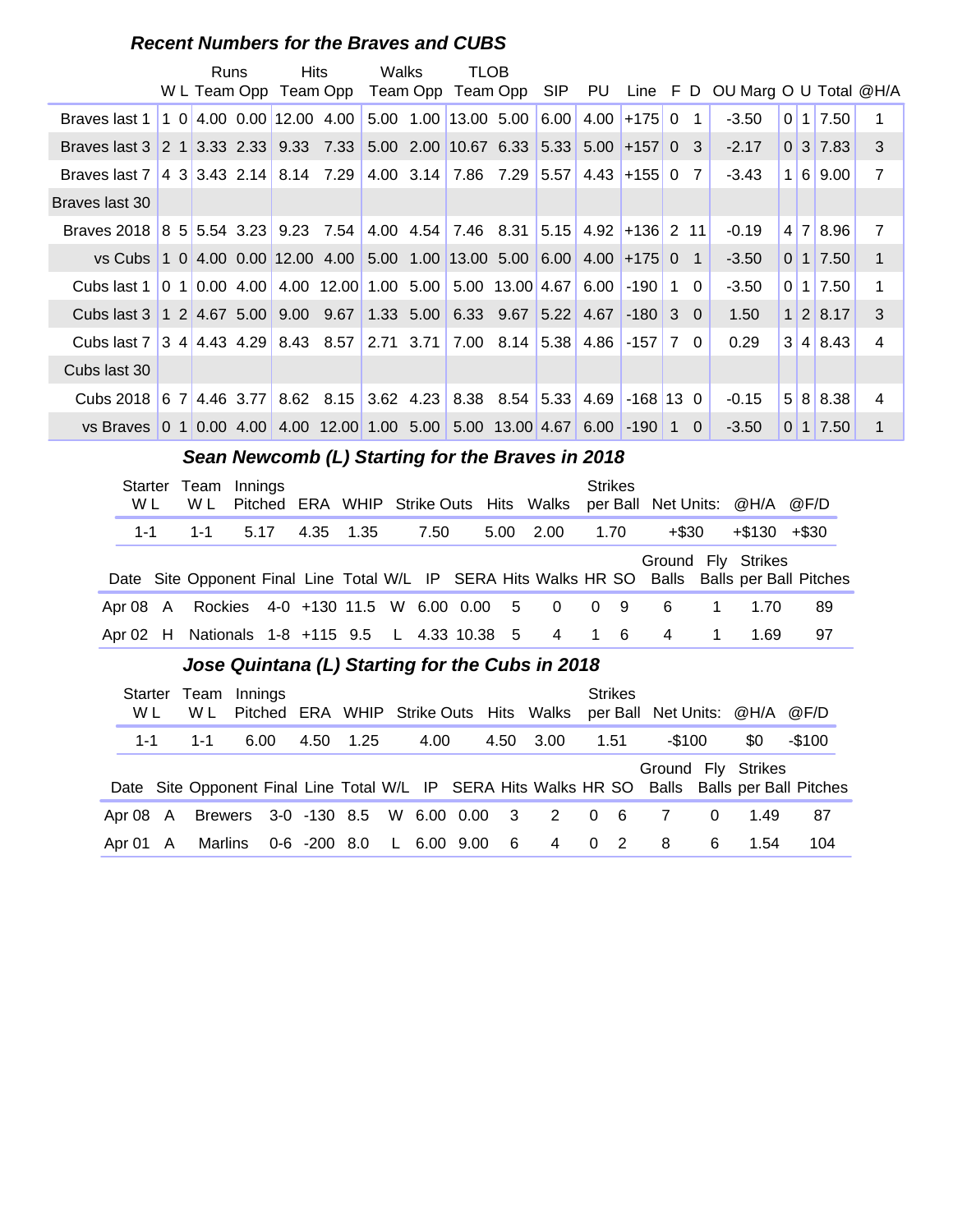#### **Recent Numbers for the Rangers and ASTROS**

|                 |                |             | <b>Runs</b> |  | <b>Hits</b>           | Walks | <b>TLOB</b><br>W L Team Opp Team Opp Team Opp Team Opp SIP PU     |  |                  |    |          | Line F D OU Marg O U Total @H/A |                |              |               |                |
|-----------------|----------------|-------------|-------------|--|-----------------------|-------|-------------------------------------------------------------------|--|------------------|----|----------|---------------------------------|----------------|--------------|---------------|----------------|
| Rangers last 1  | $\Omega$       |             |             |  |                       |       | 2.00 3.00 6.00 8.00 1.00 3.00 7.00 9.00 6.00                      |  | $4.00$ +210 0    |    | 1        | $-3.50$                         | $\Omega$       | $\mathbf{1}$ | 8.50          |                |
| Rangers last 3  |                |             |             |  |                       |       | 0 3 1.67 7.00 6.00 11.67 3.67 4.33 9.67 8.67 4.67                 |  | $4.33$ + 145 0 2 |    |          | $-1.17$                         | 1 <sup>1</sup> | 2            | 9.83          | 1              |
| Rangers last 7  | $\mathbf{1}$   |             |             |  |                       |       | 6 3.14 6.43 8.00 10.00 4.00 3.71 9.29 7.00 4.81                   |  | $4.29$ +125 0    | -6 |          | $-0.07$                         | $\overline{4}$ | 3            | 9.64          | 1              |
| Rangers last 30 |                |             |             |  |                       |       |                                                                   |  |                  |    |          |                                 |                |              |               |                |
| Rangers 2018    |                |             |             |  |                       |       | 4 11 3.07 5.33 7.47 9.73 3.20 3.73 7.20 7.67 4.87 4.53 + 137 0 14 |  |                  |    |          | $-0.93$                         | 6              | 8            | 9.33          | 5              |
| vs Astros       | $\mathbf{1}$   |             |             |  |                       |       | 4 2.60 5.00 6.20 9.20 2.40 4.00 5.80 8.00 5.07                    |  | $5.00$ +172 0 5  |    |          | $-1.50$                         | $\vert$ 2      |              | 3 9.10        | 1              |
| Astros last 1   | 1              | $\Omega$    |             |  |                       |       | $\vert$ 3.00 2.00 8.00 6.00 3.00 1.00 9.00 7.00 7.00              |  | $4.00$ -240 1    |    | $\Omega$ | $-3.50$                         | 0              | $\mathbf{1}$ | 8.50          | 1              |
| Astros last 3   | $\mathbf{1}$   |             |             |  |                       |       | $2 4.00 5.00 9.33 7.67 5.00 5.00 10.00 8.33 4.89 4.67  -178 30$   |  |                  |    |          | 0.67                            | 1 <sup>1</sup> |              | $2 \mid 8.33$ | $\mathbf{1}$   |
| Astros last 7   | $\overline{4}$ |             |             |  |                       |       | 3 2.86 2.86 7.29 7.43 4.14 3.57 7.86 8.43 5.67                    |  | $4.29$ -216 7    |    | $\Omega$ | $-2.50$                         | $\mathbf 1$    | 6            | 8.21          | 4              |
| Astros last 30  |                |             |             |  |                       |       |                                                                   |  |                  |    |          |                                 |                |              |               |                |
| Astros 2018     | 10             |             |             |  | 4 4.36 2.86 8.36 7.36 |       | 4.07 3.14 7.64 7.64 5.76                                          |  | $4.00$ -206 14 0 |    |          | $-1.43$                         |                |              | 4 10 8.64     | $\overline{7}$ |
| vs Rangers      | $\overline{4}$ | $\mathbf 1$ |             |  |                       |       | 5.00 2.60 9.20 6.20 4.00 2.40 8.00 5.80 6.27 3.60 -188 5          |  |                  |    | $\Omega$ | $-1.50$                         | 2              | 3            | 9.10          | 1              |

#### **Mike Minor (L) Starting for the Rangers in 2018**

| Starter<br>W L |         | Team Innings<br>W L |  |                |  |      |  |                                                     | <b>Strikes</b> | Pitched ERA WHIP Strike Outs Hits Walks per Ball Net Units: @H/A @F/D                                               |   |      |      |  |
|----------------|---------|---------------------|--|----------------|--|------|--|-----------------------------------------------------|----------------|---------------------------------------------------------------------------------------------------------------------|---|------|------|--|
|                | $1 - 1$ | $1 - 1$             |  | 5.33 2.53 0.84 |  | 6.00 |  | 2.50 2.00                                           | 1.66           | +\$5                                                                                                                |   | SO.  | +\$5 |  |
|                |         |                     |  |                |  |      |  |                                                     |                | Ground Fly Strikes<br>Date Site Opponent Final Line Total W/L IP SERA Hits Walks HR SO Balls Balls per Ball Pitches |   |      |      |  |
|                |         |                     |  |                |  |      |  | Apr 07 H Blue Jays 5-1 +105 8.5 W 6.00 1.50 2 2 1 7 |                | $\overline{4}$                                                                                                      | 5 | 1.38 | 93   |  |
| Apr 01 H       |         |                     |  |                |  |      |  | Astros 2-8 +145 9.5 L 4.67 3.86 3 2 0 5             |                | $\overline{0}$                                                                                                      | 5 | 2.00 | 93   |  |

#### **Charlie Morton (R) Starting for the Astros in 2018**

| Starter<br>W L | Team<br>W L | Innings |              |      |             |                         | Pitched ERA WHIP Strike Outs Hits Walks |          | <b>Strikes</b> | per Ball Net Units: @H/A |              |                     | @F/D                                                                                          |
|----------------|-------------|---------|--------------|------|-------------|-------------------------|-----------------------------------------|----------|----------------|--------------------------|--------------|---------------------|-----------------------------------------------------------------------------------------------|
| $2 - 0$        | $2 - 0$     | 6.00    | 0.00         | 1.00 | 6.50        | 3.50                    | 2.50                                    |          | 1.78           | +\$200                   |              | $+$ \$200 $+$ \$200 |                                                                                               |
|                |             |         |              |      |             |                         |                                         |          |                | Ground Fly Strikes       |              |                     | Date Site Opponent Final Line Total W/L IP SERA Hits Walks HR SO Balls Balls per Ball Pitches |
| Apr $08$ H     | Padres      |         | 4-1 -270 8.0 |      |             | W 6.00 0.00 4           | 3 0 7                                   |          |                | -8                       | $\mathbf{1}$ | 1.97                | 101                                                                                           |
| Apr $02$ H     | Orioles     |         | 6-1 -220 9.0 |      | W 6.00 0.00 | $\overline{\mathbf{3}}$ | $2 \rightarrow$                         | $\Omega$ | - 6            | 9                        | 2            | 1.60                | 91                                                                                            |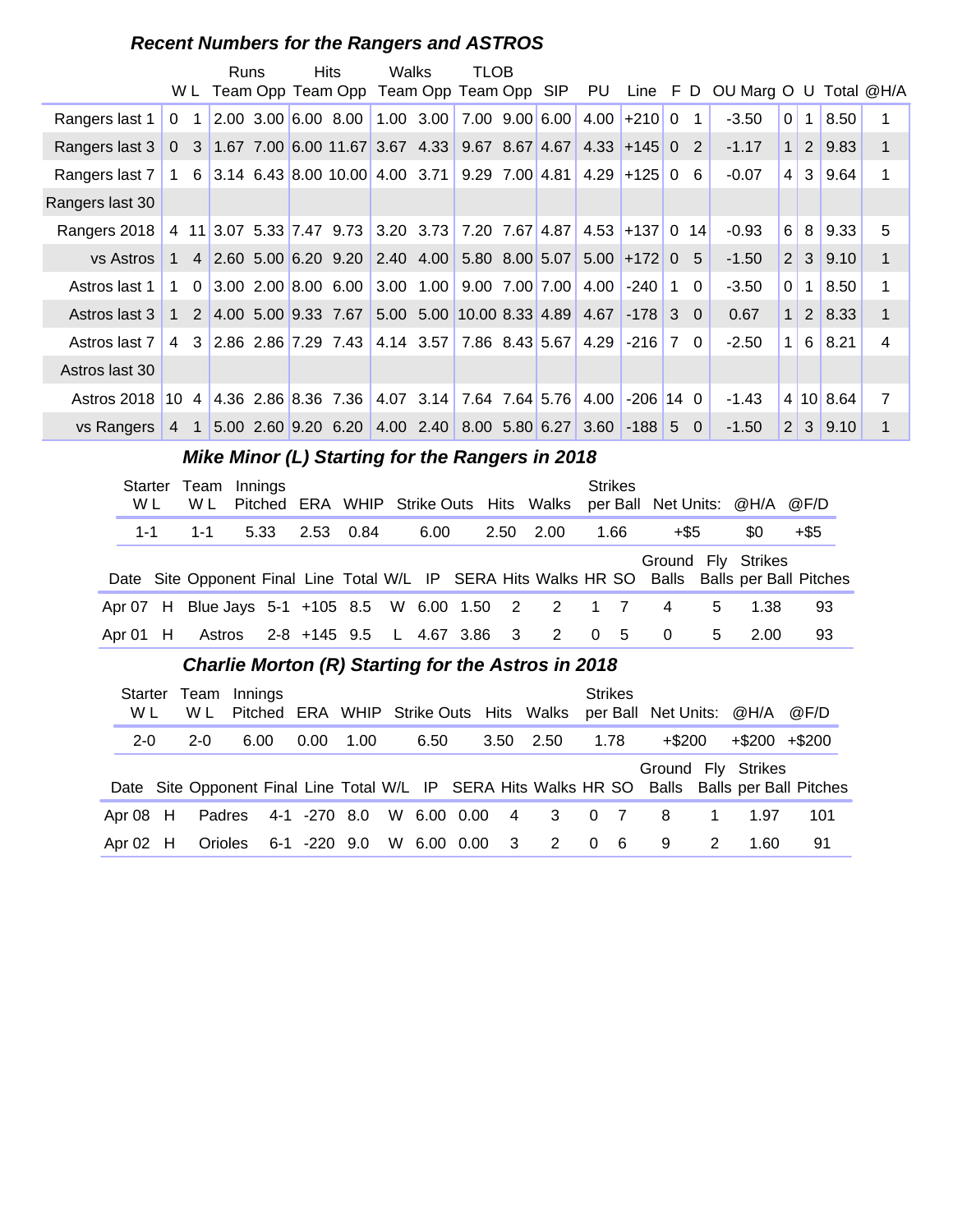#### **Recent Numbers for the Blue Jays and INDIANS**

|                                                                                                                                                                                                                                                      |  | Runs |  | <b>Hits</b><br>W L Team Opp Team Opp                                                      |  | Walks |  | TLOB |  |  |                                                |  |           |                | Team Opp Team Opp SIP PU Line F D OU Marg O U Total @H/A |     |          |                |
|------------------------------------------------------------------------------------------------------------------------------------------------------------------------------------------------------------------------------------------------------|--|------|--|-------------------------------------------------------------------------------------------|--|-------|--|------|--|--|------------------------------------------------|--|-----------|----------------|----------------------------------------------------------|-----|----------|----------------|
| Blue Jays last 1                                                                                                                                                                                                                                     |  |      |  | $1 \t0 \t8.00 \t4.00 \t7.00 \t12.00 \t3.00 \t2.00 \t5.00 \t8.00 \t5.00 \t5.00 \t+125 \t0$ |  |       |  |      |  |  |                                                |  |           | $\overline{1}$ | 3.00                                                     | 1 0 | 9.00     | 1              |
| Blue Jays last 3 2 1 4.33 3.33 7.00 8.67 3.67 3.33 7.67 7.33 5.67                                                                                                                                                                                    |  |      |  |                                                                                           |  |       |  |      |  |  | $4.00$ +108 1 2                                |  |           |                | $-0.83$                                                  |     | 1 2 8.50 | 3              |
| Blue Jays last 7                                                                                                                                                                                                                                     |  |      |  | 5 2 5.14 3.57 7.57 9.29 3.86 3.43 6.43 8.29 5.57 4.43 -104                                |  |       |  |      |  |  |                                                |  | 4 3       |                | $-0.14$                                                  |     | 3 3 8.86 | $\overline{7}$ |
| Blue Jays last 30                                                                                                                                                                                                                                    |  |      |  |                                                                                           |  |       |  |      |  |  |                                                |  |           |                |                                                          |     |          |                |
| Blue Jays 2018 9 5 5.14 3.79 7.64 8.29 3.57 3.36 6.07 7.29 5.62 4.50 -117 8 6                                                                                                                                                                        |  |      |  |                                                                                           |  |       |  |      |  |  |                                                |  |           |                | 0.07                                                     |     | 5 8 8.86 | $\overline{7}$ |
| 1 0 8.00 4.00 7.00 12.00 3.00 2.00 5.00 8.00 5.00 5.00 +125 0 1<br>$\mathbf 1$<br>1 0 9.00<br>vs Indians<br>3.00<br>4.00 8.00 12.00 7.00 2.00 3.00 8.00 5.00 4.00<br>0 <sub>1</sub><br>$6.00$ -135<br>3.00<br>1 0 <br>9.00<br>Indians last 1<br>1 OI |  |      |  |                                                                                           |  |       |  |      |  |  |                                                |  |           |                |                                                          |     |          |                |
| lndians last 3 2 1 6.00 4.00 12.33 6.33 2.33 2.33 8.67 6.33 6.67 3.33 -202 3 0<br>1.67<br>$2 \mid 1 \mid 8.33 \mid$                                                                                                                                  |  |      |  |                                                                                           |  |       |  |      |  |  |                                                |  |           |                | 1                                                        |     |          |                |
|                                                                                                                                                                                                                                                      |  |      |  |                                                                                           |  |       |  |      |  |  |                                                |  |           |                | 3                                                        |     |          |                |
| Indians last 7                                                                                                                                                                                                                                       |  |      |  | 5 2 3.57 2.14 7.86 5.71 2.57 2.00 6.57 5.71 6.90 3.29 -221                                |  |       |  |      |  |  |                                                |  | <b>70</b> |                | $-2.21$                                                  |     | 2 5 7.93 | $\overline{7}$ |
| Indians last 30                                                                                                                                                                                                                                      |  |      |  |                                                                                           |  |       |  |      |  |  |                                                |  |           |                |                                                          |     |          |                |
| Indians 2018 8 6 3.50 3.21 6.57                                                                                                                                                                                                                      |  |      |  |                                                                                           |  |       |  |      |  |  | $6.86$ 3.36 2.29 6.57 5.71 6.31 3.64 -180 13 1 |  |           |                | $-1.11$                                                  |     | 5 9 7.82 | 8              |
| vs Blue Jays 0 1 4.00 8.00 12.00 7.00 2.00 3.00 8.00 5.00 4.00 6.00 -135 1 0                                                                                                                                                                         |  |      |  |                                                                                           |  |       |  |      |  |  |                                                |  |           |                | 3.00                                                     |     | 1 0 9.00 |                |
|                                                                                                                                                                                                                                                      |  |      |  | Jaime Garcia (L) Starting for the Blue Jays in 2018                                       |  |       |  |      |  |  |                                                |  |           |                |                                                          |     |          |                |

|  |       | Starter Team Innings            |      |  |           |      |        |                                                   | <b>Strikes</b> |          |          |                               |                                                                                               |
|--|-------|---------------------------------|------|--|-----------|------|--------|---------------------------------------------------|----------------|----------|----------|-------------------------------|-----------------------------------------------------------------------------------------------|
|  | W L   | W L                             |      |  |           |      |        | Pitched ERA WHIP Strike Outs Hits Walks           |                |          |          | per Ball Net Units: @H/A @F/D |                                                                                               |
|  | $1-0$ | $2 - 0$                         | 5.67 |  | 3.18 1.15 | 6.00 |        | 4.50 2.00                                         | 1.61           | $+\$200$ |          | +\$100                        | -30                                                                                           |
|  |       |                                 |      |  |           |      |        |                                                   |                |          |          | Ground Fly Strikes            | Date Site Opponent Final Line Total W/L IP SERA Hits Walks HR SO Balls Balls per Ball Pitches |
|  |       |                                 |      |  |           |      |        | Apr 08 A Rangers 7-4 -113 9.5 W 5.33 5.06 5 2 1 5 |                | -3       | 6        | 1.67                          | 96                                                                                            |
|  |       | Apr 02 H White Sox 4-2 -170 9.5 |      |  |           | 6.00 | 1.50 4 | 2 1 7                                             |                | 7        | $\sim$ 1 | 1.56                          | 92                                                                                            |

#### Corey Kluber (R) Starting for the Indians in 2018

| Starter<br>W L |   | Team<br>W L | Innings<br>Pitched |                       |      |              |             |      | ERA WHIP Strike Outs Hits Walks |             | <b>Strikes</b> | per Ball Net Units: @H/A @F/D |               |                  |                                                                                               |
|----------------|---|-------------|--------------------|-----------------------|------|--------------|-------------|------|---------------------------------|-------------|----------------|-------------------------------|---------------|------------------|-----------------------------------------------------------------------------------------------|
| 1-1            |   | 1-2         | 7.67               | 1.57                  | 0.65 |              | 9.00        | 3.67 | 1.33                            |             | 2.30           | -\$208                        |               | $+\$100 - \$208$ |                                                                                               |
|                |   |             |                    |                       |      |              |             |      |                                 |             |                | Ground Fly Strikes            |               |                  |                                                                                               |
|                |   |             |                    |                       |      |              |             |      |                                 |             |                |                               |               |                  | Date Site Opponent Final Line Total W/L IP SERA Hits Walks HR SO Balls Balls per Ball Pitches |
| Apr 09 H       |   | Tigers      |                    | 2-0 -290 7.0          |      |              |             |      | W 8.00 0.00 2 1 0 13            |             |                | -7                            | 2             | 2.32             | 103                                                                                           |
| Apr 04 A       |   |             |                    | Angels 2-3 -143 7.0   |      |              | 7.00 2.57 3 |      | 2                               | $\mathbf 1$ | - 6            | 6                             | 4             | 2.00             | 96                                                                                            |
| Mar 29         | A |             |                    | Mariners 1-2 -165 7.0 |      | $\mathsf{L}$ | 8.00 2.25   | - 6  | $1 \quad$                       |             | 18             | 11                            | $\mathcal{P}$ | 2.64             | 91                                                                                            |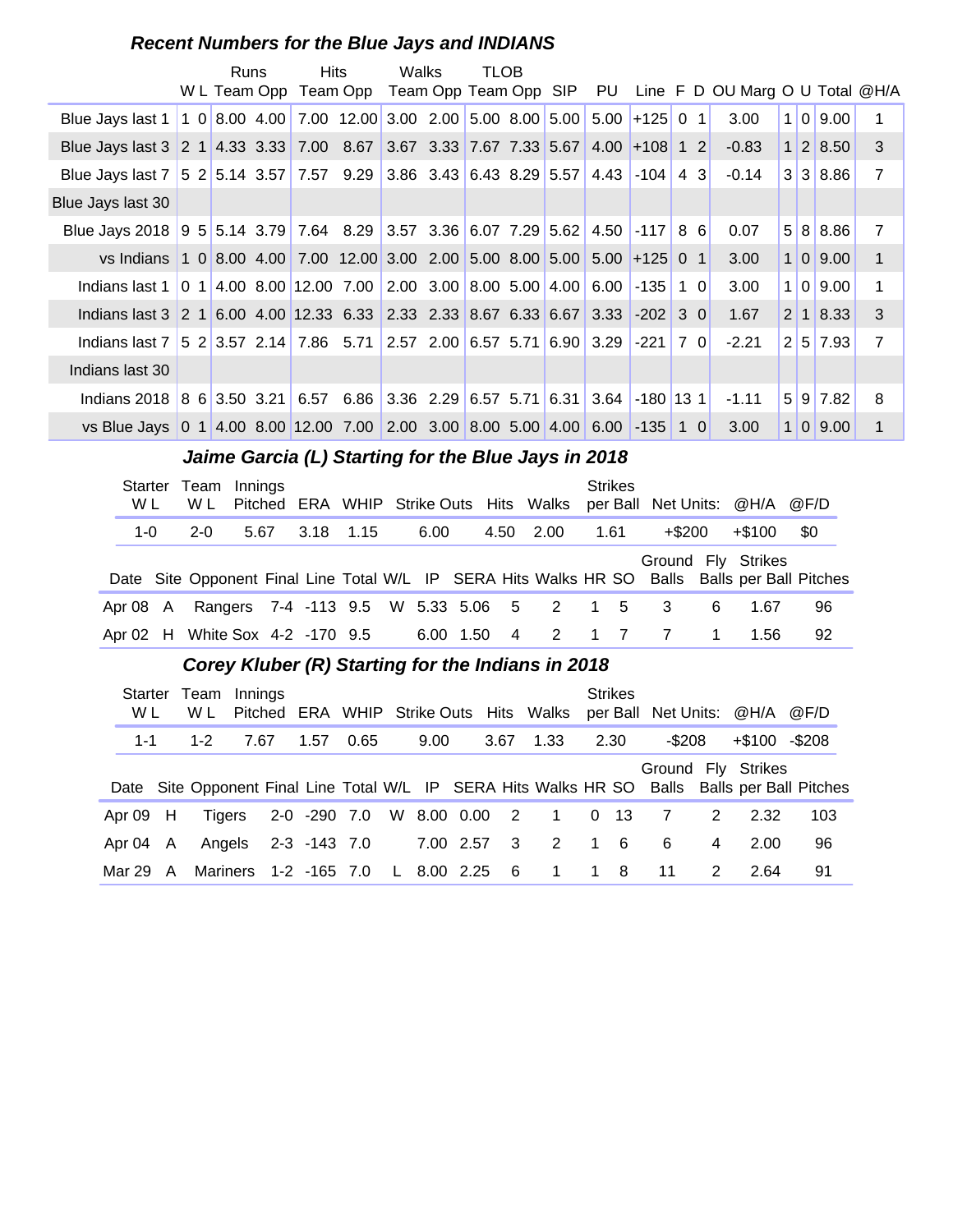#### **Recent Numbers for the Phillies and RAYS**

|                                                                  |                                                                            |             | <b>Runs</b>    |         | <b>Hits</b> |              | Walks |                                                  | <b>TLOB</b> |      |                                                    |                                                             |                     |       |           |                                 |                |     |                      |              |
|------------------------------------------------------------------|----------------------------------------------------------------------------|-------------|----------------|---------|-------------|--------------|-------|--------------------------------------------------|-------------|------|----------------------------------------------------|-------------------------------------------------------------|---------------------|-------|-----------|---------------------------------|----------------|-----|----------------------|--------------|
|                                                                  |                                                                            |             |                |         |             |              |       |                                                  |             |      | W L Team Opp Team Opp Team Opp Team Opp SIP        | PU                                                          |                     |       |           | Line F D OU Marg O U Total @H/A |                |     |                      |              |
| Phillies last 1                                                  |                                                                            |             |                |         |             |              |       | 1 0 2.00 1.00 7.00 4.00 3.00 3.00 7.00 6.00 6.67 |             |      |                                                    | 5.00                                                        | $-105$ 0 0          |       |           | $-5.00$                         | 0              | 1   | 8.00                 | 1            |
| Phillies last 3 3 0 4.00 1.67 6.33 6.00 3.67 2.33 6.33 6.00 7.22 |                                                                            |             |                |         |             |              |       |                                                  |             |      |                                                    | 4.67                                                        | $-142$ 2 0          |       |           | $-2.00$                         |                |     | 0 3 7.67             | $\mathbf{1}$ |
| Phillies last 7 6 1 6.57 2.43 8.29 6.43 4.86 2.57 6.43 5.86 6.14 |                                                                            |             |                |         |             |              |       |                                                  |             |      |                                                    | 4.57                                                        | $-151$ 6 0          |       |           | 0.93                            |                |     | 3 4 8.07             | 1            |
| Phillies last 30                                                 |                                                                            |             |                |         |             |              |       |                                                  |             |      |                                                    |                                                             |                     |       |           |                                 |                |     |                      |              |
|                                                                  | Phillies 2018 7 5 5.00 4.17 7.33 7.83 4.50 3.25 6.58 6.75 5.47             |             |                |         |             |              |       |                                                  |             |      |                                                    |                                                             | $5.25$ -127 7 4     |       |           | 1.04                            |                |     | 5 6 8.12             | 6            |
|                                                                  | vs Rays 1 0 2.00 1.00 7.00 4.00 3.00 3.00 7.00 6.00 6.67                   |             |                |         |             |              |       |                                                  |             |      |                                                    | 5.00                                                        | $-105$ 0 0          |       |           | $-5.00$                         |                |     | $0 \mid 1 \mid 8.00$ | $\mathbf{1}$ |
|                                                                  | Rays last 1   0 1   1.00 2.00   4.00 7.00   3.00 3.00   6.00 7.00   5.33   |             |                |         |             |              |       |                                                  |             |      |                                                    | 5.00                                                        | $-105$ 0 0          |       |           | $-5.00$                         | $\overline{0}$ |     | 1 8.00               | 1            |
|                                                                  | Rays last 3 1 2 2.67 3.00 6.33 7.00 6.33 4.00 9.33 8.33 5.56               |             |                |         |             |              |       |                                                  |             |      |                                                    | 4.67                                                        | $-108$ 2 0          |       |           | $-2.50$                         |                |     | 1 2 8.17             | $\mathbf{1}$ |
|                                                                  | Rays last 7 2 5 3.57 4.86 8.00 8.57 4.86 4.71 8.43 8.57 4.43 5.14 +130 3 3 |             |                |         |             |              |       |                                                  |             |      |                                                    |                                                             |                     |       |           | 0.00                            |                |     | 4 3 8.43             | 1            |
|                                                                  | Rays last 30                                                               |             |                |         |             |              |       |                                                  |             |      |                                                    |                                                             |                     |       |           |                                 |                |     |                      |              |
|                                                                  | Rays 2018 3 10 3.08 4.77 7.15 8.15 4.00 4.31 7.23 7.62 4.49 4.38 + 140 3 9 |             |                |         |             |              |       |                                                  |             |      |                                                    |                                                             |                     |       |           | $-0.38$                         |                | 7 6 | 8.23                 | 5            |
|                                                                  | vs Phillies 0 1 1.00 2.00 4.00 7.00 3.00 3.00 6.00 7.00 5.33 5.00          |             |                |         |             |              |       |                                                  |             |      |                                                    |                                                             | $-105$ 0 0          |       |           | $-5.00$                         |                |     | 0 1 8.00             | 1            |
|                                                                  |                                                                            |             |                |         |             |              |       |                                                  |             |      | Jake Arrieta (R) Starting for the Phillies in 2018 |                                                             |                     |       |           |                                 |                |     |                      |              |
|                                                                  | <b>Starter</b><br>W L                                                      | Team<br>W L |                | Innings |             |              |       | Pitched ERA WHIP Strike Outs Hits Walks          |             |      |                                                    | <b>Strikes</b>                                              | per Ball Net Units: |       |           | @H/A                            |                |     | @F/D                 |              |
|                                                                  | $0-0$                                                                      | $0 - 1$     |                | 4.00    | 4.50        | 1.25         |       | 5.00                                             |             | 3.00 | 2.00                                               | 1.74                                                        |                     |       | $-$ \$185 | \$0                             |                |     | \$0                  |              |
|                                                                  |                                                                            |             |                |         |             |              |       |                                                  |             |      |                                                    |                                                             |                     |       |           | Ground Fly Strikes              |                |     |                      |              |
|                                                                  | Date                                                                       |             |                |         |             |              |       |                                                  |             |      |                                                    | Site Opponent Final Line Total W/L IP SERA Hits Walks HR SO |                     | Balls |           | <b>Balls per Ball Pitches</b>   |                |     |                      |              |
|                                                                  | Apr 08<br>H                                                                |             | <b>Marlins</b> |         |             | 3-6 -185 8.0 |       | 4.00 4.50                                        |             | 3    | 2                                                  |                                                             | 5                   | 3     | 3         | 1.74                            |                |     | 74                   |              |
|                                                                  |                                                                            |             |                |         |             |              |       |                                                  |             |      | Chris Archar (D) Starting for the Dave in 2018     |                                                             |                     |       |           |                                 |                |     |                      |              |

#### **..........Chris Archer (R) Starting for the Rays in 2018**

| W L     | Starter Team Innings<br>W L    |      |      |      |           |      | Pitched ERA WHIP Strike Outs Hits Walks             | <b>Strikes</b> | per Ball Net Units: @H/A   |             |                   | @F/D                                                                                          |  |
|---------|--------------------------------|------|------|------|-----------|------|-----------------------------------------------------|----------------|----------------------------|-------------|-------------------|-----------------------------------------------------------------------------------------------|--|
| $1 - 0$ | $2 - 1$                        | 5.56 | 5.94 | 1.50 | 7.33      | 6.00 | 2.33                                                | 1.91           | +\$145                     |             | $+\$145$ $+\$100$ |                                                                                               |  |
|         |                                |      |      |      |           |      |                                                     |                | Ground Fly Strikes         |             |                   | Date Site Opponent Final Line Total W/L IP SERA Hits Walks HR SO Balls Balls per Ball Pitches |  |
|         |                                |      |      |      |           |      | Apr 09 A White Sox 5-4 -135 8.0 W 5.67 4.76 6 3 1 8 |                | 5                          | 3           | 2.00              | 102                                                                                           |  |
|         | Apr 03 A Yankees 4-11 +160 8.5 |      |      |      | 5.00 7.20 | $-6$ | $\overline{\mathbf{3}}$                             | 18             | $\overline{\phantom{a}}$ 3 | $\mathbf 1$ | 1.59              | 96                                                                                            |  |
|         | Mar 29 H Red Sox 6-4 +145 7.0  |      |      |      | 6.00 6.00 | - 6  | $\overline{1}$                                      | $1\quad 6$     | 6                          | $\mathbf 1$ | 2.24              | 81                                                                                            |  |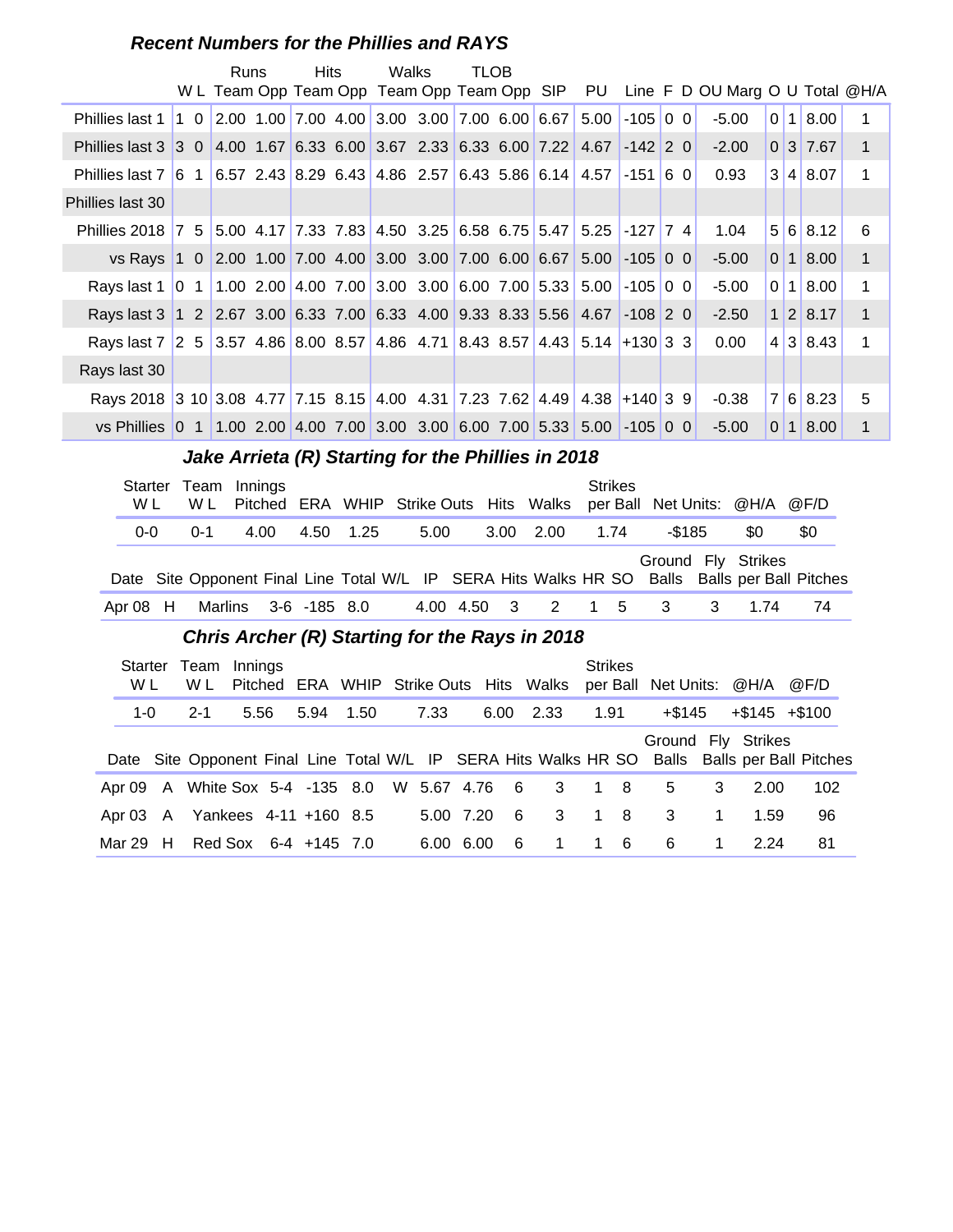#### **Recent Numbers for the Pirates and MARLINS**

|                                                                                                            |  | Runs<br>W L Team Opp | <b>Hits</b> | Team Opp Team Opp Team Opp SIP PU   | Walks | TLOB |  |                                                |            |             | Line F D OU Marg O U Total @H/A |                |                      |                |
|------------------------------------------------------------------------------------------------------------|--|----------------------|-------------|-------------------------------------|-------|------|--|------------------------------------------------|------------|-------------|---------------------------------|----------------|----------------------|----------------|
| Pirates last 1                                                                                             |  | 0 1 2.00 7.00        |             | 5.00 14.00 3.00 2.00 4.00 7.00 5.00 |       |      |  | 3.00                                           | $-130$ 1 0 |             | 1.00                            | 1              | 0 8.00               | 1              |
| Pirates last 3   1 2   4.33 7.00   7.33 12.33 4.33 1.67   6.67 7.00   5.33   3.67   +132   1 2             |  |                      |             |                                     |       |      |  |                                                |            |             | 3.00                            |                | $2 \mid 1 \mid 8.33$ | 3              |
| Pirates last 7   4 3   6.29   5.14   9.71   10.29   3.43   2.43   6.29   7.14   6.05   3.43   +110   3   4 |  |                      |             |                                     |       |      |  |                                                |            |             | 3.14                            |                | 5 2 8.29             | $\overline{4}$ |
| Pirates last 30                                                                                            |  |                      |             |                                     |       |      |  |                                                |            |             |                                 |                |                      |                |
| Pirates 2018 9 4 6.08 5.00 9.46 9.31                                                                       |  |                      |             |                                     |       |      |  | 4.00 3.54 6.54 7.23 5.74 4.31                  | $-104$ 8   | -5          | 2.62                            |                | 9 4 8.46             | $\overline{7}$ |
| vs Marlins 0 1 2.00 7.00 5.00 14.00 3.00 2.00 4.00 7.00 5.00 3.00                                          |  |                      |             |                                     |       |      |  |                                                | $-130$ 1 0 |             | 1.00                            |                | 1 0 8.00             | $\mathbf{1}$   |
| Marlins last 1   1 0   7.00   2.00   14.00   5.00   2.00   3.00   7.00   4.00   6.00   4.00   +120   0     |  |                      |             |                                     |       |      |  |                                                |            | $\mathbf 1$ | 1.00                            | 1              | 0 8.00               | 1              |
| Marlins last 3   1 2   4.67   4.67   9.00   6.33   2.00   3.33   5.67   4.67   5.67   5.00   +144   0   3  |  |                      |             |                                     |       |      |  |                                                |            |             | 1.17                            |                | 2 1 8.17             | 3              |
| Marlins last 7 2 5 3.29 6.57 7.43 8.29 2.14 4.86 5.86 5.71 4.52                                            |  |                      |             |                                     |       |      |  | $4.86 + 1560$                                  |            | 7           | 1.79                            |                | 4 3 8.07             | 4              |
| Marlins last 30                                                                                            |  |                      |             |                                     |       |      |  |                                                |            |             |                                 |                |                      |                |
| Marlins 2018 4 9 3.54 5.85 8.31                                                                            |  |                      |             |                                     |       |      |  | $9.23$ 3.38 4.46 7.54 7.38 4.87 5.08 +171 0 13 |            |             | 1.27                            | $\overline{7}$ | 6 8.12               | 10             |
| vs Pirates 1 0 7.00 2.00 14.00 5.00 2.00 3.00 7.00 4.00 6.00 4.00 + 120 0 1                                |  |                      |             |                                     |       |      |  |                                                |            |             | 1.00                            | 1              | 0 8.00               | $\mathbf 1$    |

## **Jameson Taillon (R) Starting for the Pirates in 2018**

| Starter<br>W L | Team<br>W L | Innings<br>Pitched ERA WHIP Strike Outs Hits Walks                                            |                          |      |      |                |                          |    | <b>Strikes</b> |           |   | per Ball Net Units: @H/A @F/D |           |
|----------------|-------------|-----------------------------------------------------------------------------------------------|--------------------------|------|------|----------------|--------------------------|----|----------------|-----------|---|-------------------------------|-----------|
| $2 - 0$        | $2 - 0$     | 7.17                                                                                          | 1.26                     | 0.49 | 8.00 | 2.50           | 1.00                     |    | 1.75           | $+$ \$200 |   | \$0                           | $+$ \$200 |
|                |             | Date Site Opponent Final Line Total W/L IP SERA Hits Walks HR SO Balls Balls per Ball Pitches |                          |      |      |                |                          |    |                |           |   | Ground Fly Strikes            |           |
| Apr $08$ H     | Reds        |                                                                                               | 5-0 -150 7.5 W 9.00 0.00 |      |      |                | 1 2 0 7                  |    |                | 10        | 5 | 1.56                          | 110       |
| Apr $02$ H     | Twins       |                                                                                               | 5-4 -133 8.5 W 5.33 3.38 |      |      | $\overline{4}$ | $\overline{\phantom{0}}$ | 19 |                | -2        |   | 2.03                          | 91        |

#### **Trevor Richards (R) Starting for the Marlins in 2018**

| Starter<br>W L | Team<br>W L | Innings |                       |  |      |             |                                                    | <b>Strikes</b> | Pitched ERA WHIP Strike Outs Hits Walks per Ball Net Units: @H/A @F/D |                |                |                                                                                               |
|----------------|-------------|---------|-----------------------|--|------|-------------|----------------------------------------------------|----------------|-----------------------------------------------------------------------|----------------|----------------|-----------------------------------------------------------------------------------------------|
| $0 - 1$        | 1-1         | 4.17    | 8.64 2.16             |  | 3.50 | 7.00        | 2.00                                               | 1.40           | +\$72                                                                 |                | $-$100$ $+$72$ |                                                                                               |
|                |             |         |                       |  |      |             |                                                    |                | Ground Fly Strikes                                                    |                |                | Date Site Opponent Final Line Total W/L IP SERA Hits Walks HR SO Balls Balls per Ball Pitches |
| Apr 08 A       |             |         | Phillies 6-3 +172 8.0 |  |      | 4.00 6.75 6 | $3 \t 0 \t 2$                                      |                | $\overline{\phantom{a}}$ 3                                            | $\mathbf 1$    | 1.34           | 82                                                                                            |
|                |             |         |                       |  |      |             | Apr 02 H Red Sox 3-7 +145 9.0 L 4.33 10.38 8 1 1 5 |                | 4                                                                     | $\overline{1}$ | 1.45           | 93                                                                                            |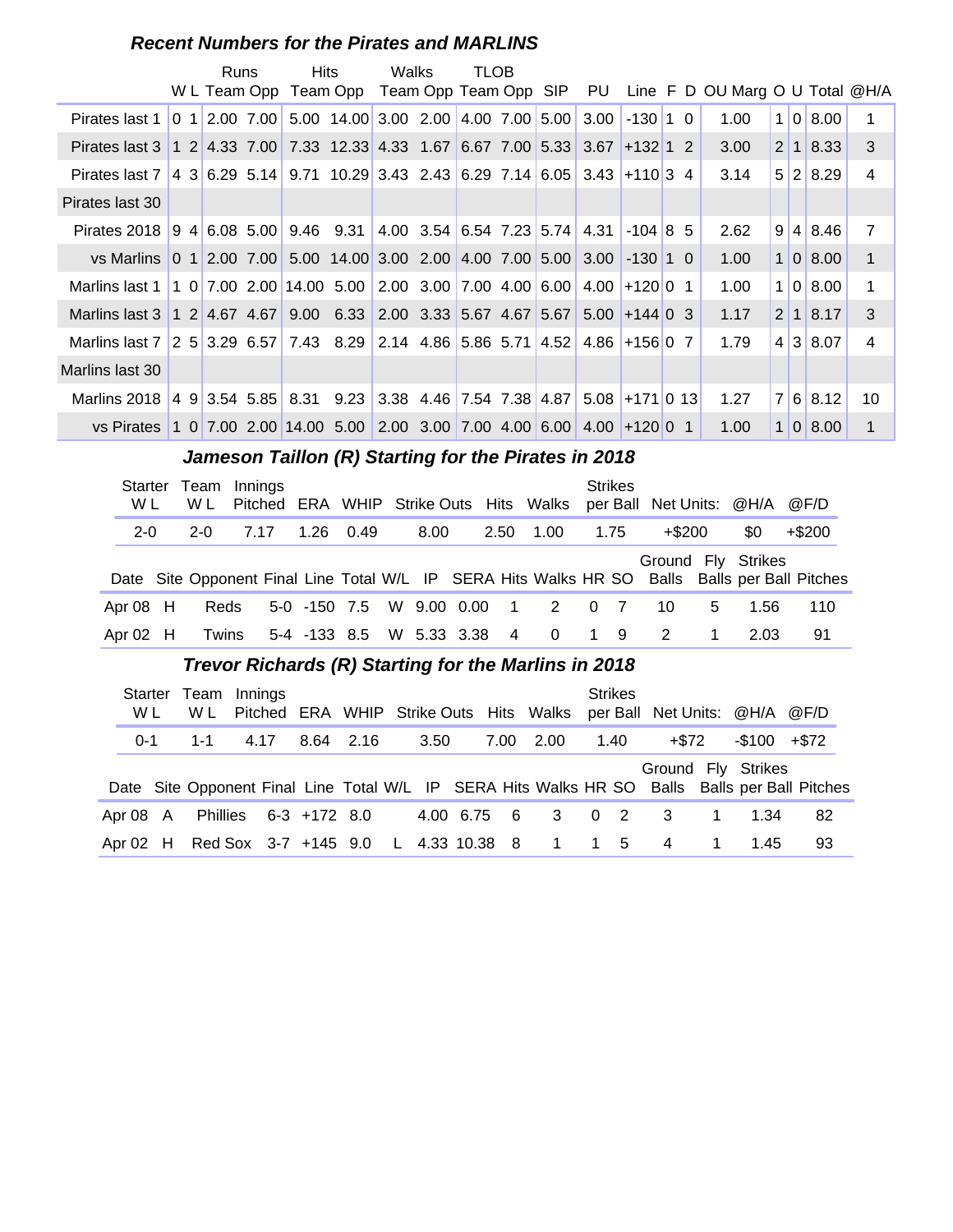#### **Recent Numbers for the Brewers and METS**

|                 |          |    | Runs | W L Team Opp  | <b>Hits</b>                                  | Team Opp                                                          | Walks | Team Opp Team Opp SIP PU   | <b>TLOB</b> |  |                                        |                 |    | Line F D OU Marg O U Total @H/A |                |                |                      |                |
|-----------------|----------|----|------|---------------|----------------------------------------------|-------------------------------------------------------------------|-------|----------------------------|-------------|--|----------------------------------------|-----------------|----|---------------------------------|----------------|----------------|----------------------|----------------|
| Brewers last 1  | $\Omega$ | 11 |      |               | 5.00 6.00 10.00 9.00                         |                                                                   |       | $2.00$ 3.00 6.00 5.00 4.33 |             |  |                                        | $4.00 + 110001$ |    | 2.50                            |                |                | 1 0 8.50             | 1              |
| Brewers last 3  |          |    |      |               |                                              | 1 2 3.67 4.33 9.67 8.33 2.67 4.33 7.67 7.67 5.00                  |       |                            |             |  | 4.67                                   | $ +136 0 3 $    |    | $-0.33$                         | 2 <sup>1</sup> | $\blacksquare$ | 8.33                 | 3              |
| Brewers last 7  |          |    |      |               | $3 \quad 4 \quad 3.29 \quad 4.14 \quad 8.43$ | 7.86 3.14 4.29 8.00 7.57 5.05                                     |       |                            |             |  | 4.57                                   | $+131$ 0 7      |    | $-0.93$                         |                | 4 3            | 8.36                 | 4              |
| Brewers last 30 |          |    |      |               |                                              |                                                                   |       |                            |             |  |                                        |                 |    |                                 |                |                |                      |                |
| Brewers 2018    |          |    |      |               |                                              | 7 7 3.50 4.64 8.64 8.86 2.64 3.64 7.43 7.36 5.00 4.57 + 109 5 9   |       |                            |             |  |                                        |                 |    | $-0.36$                         |                |                | 7 7 8.50             | $\overline{7}$ |
| vs Mets         |          |    |      |               |                                              | $0$ 1 5.00 6.00 10.00 9.00                                        |       | 2.00 3.00 6.00 5.00 4.33   |             |  |                                        | $4.00 + 110001$ |    | 2.50                            | 1 <sup>1</sup> |                | 018.50               | $\mathbf{1}$   |
| Mets last 1     |          |    |      |               |                                              | $1\quad0$ 6.00 5.00 9.00 10.00 3.00 2.00 5.00 6.00 5.33 6.00 -120 |       |                            |             |  |                                        |                 | 10 | 2.50                            | 1 <sup>1</sup> |                | 018.50               | 1              |
| Mets last 3     |          |    |      |               |                                              | 3 0 6.00 4.00 7.67 7.67 3.33 2.00 5.00 5.33 6.11                  |       |                            |             |  | 5.00                                   | $-152$ 3 0      |    | 1.67                            |                |                | $2 \mid 1 \mid 8.33$ | $\mathbf{1}$   |
| Mets last 7     |          |    |      | 7 0 5.57 3.29 | 7.71                                         | 8.00                                                              |       | 4.14 3.14 5.57 7.43 5.76   |             |  | 5.29                                   | $-120$          | 43 | 0.93                            |                |                | 4 3 7.93             | 1              |
| Mets last 30    |          |    |      |               |                                              |                                                                   |       |                            |             |  |                                        |                 |    |                                 |                |                |                      |                |
| Mets 2018       |          |    |      |               | $11 \; 1 \; 5.08 \; 3.00 \; 8.00$            | 7.17                                                              |       |                            |             |  | 4.42 3.17 6.75 7.00 5.42 5.00 -120 8 4 |                 |    | 0.42                            | 6 <sup>1</sup> |                | 6 7.67               | 6              |
| vs Brewers      |          |    |      |               |                                              | 1 0 6.00 5.00 9.00 10.00 3.00 2.00 5.00 6.00 5.33 6.00 -120 1 0   |       |                            |             |  |                                        |                 |    | 2.50                            | 1 <sup>1</sup> |                | 0   8.50             | 1              |

#### **Chase Anderson (R) Starting for the Brewers in 2018**

| Starter<br>W L | Team<br>W L                     | Innings<br>Pitched |                            |  |           |      |      | ERA WHIP Strike Outs Hits Walks                                  |          | <b>Strikes</b> | per Ball Net Units: @H/A @F/D |             |                  |                              |  |
|----------------|---------------------------------|--------------------|----------------------------|--|-----------|------|------|------------------------------------------------------------------|----------|----------------|-------------------------------|-------------|------------------|------------------------------|--|
| $0 - 1$        | $2 - 1$                         | 5.33               | 3.38 1.12                  |  | 4.33      |      | 4.33 | 1.67                                                             |          | 1.68           | $+$ \$100                     |             | $+\$100 - \$100$ |                              |  |
|                |                                 |                    |                            |  |           |      |      |                                                                  |          |                | Ground Fly Strikes            |             |                  |                              |  |
|                |                                 |                    |                            |  |           |      |      | Date Site Opponent Final Line Total W/L IP SERA Hits Walks HR SO |          |                |                               |             |                  | Balls Balls per Ball Pitches |  |
| Apr $08$ H     | Cubs                            |                    | 0-3 +120 8.5 L 6.00 3.00 4 |  |           |      |      | 2 1 2                                                            |          |                | -6                            | 4           | 1 47             | 89                           |  |
|                | Apr 03 H Cardinals 5-4 -130 9.5 |                    |                            |  | 4.00 9.00 |      | - 8  | $\Omega$                                                         |          | $3\quad 5$     | 3                             | $\mathbf 1$ | 1.93             | 82                           |  |
| Mar 29 $\,$ A  | Padres                          |                    | 2-1 -117 8.0               |  | 6.00      | 0.00 | -1   | 3                                                                | $\Omega$ | - 6            | 5                             | 5           | 1.69             | 97                           |  |

#### **Matt Harvey (R) Starting for the Mets in 2018**

| <b>Starter</b> |   |          | Team Innings           |              |      |                                         |           |      |      | <b>Strikes</b>                |        |              |                    |                                                                                               |
|----------------|---|----------|------------------------|--------------|------|-----------------------------------------|-----------|------|------|-------------------------------|--------|--------------|--------------------|-----------------------------------------------------------------------------------------------|
| W L            |   | W L      |                        |              |      | Pitched ERA WHIP Strike Outs Hits Walks |           |      |      | per Ball Net Units: @H/A @F/D |        |              |                    |                                                                                               |
| $0 - 0$        |   | $2 - 0$  | 5.00                   | 3.60         | 1.20 | 3.50                                    |           | 5.00 | 1.00 | 1.90                          | +\$250 |              | $+\$100 + \$100$   |                                                                                               |
|                |   |          |                        |              |      |                                         |           |      |      |                               |        |              | Ground Fly Strikes | Date Site Opponent Final Line Total W/L IP SERA Hits Walks HR SO Balls Balls per Ball Pitches |
| Apr 08         | A |          | Nationals 6-5 +150 8.0 |              |      |                                         | 5.00 7.20 | - 9  |      | $1 \quad 1 \quad 2$           | - 8    | $\mathbf{3}$ | 2.04               | 85                                                                                            |
| Apr $03$ H     |   | Phillies |                        | 2-0 -125 7.5 |      |                                         | 5.00 0.00 |      | 1    | - 5<br>$\overline{0}$         | -4     | 5            | 1.77               | 86                                                                                            |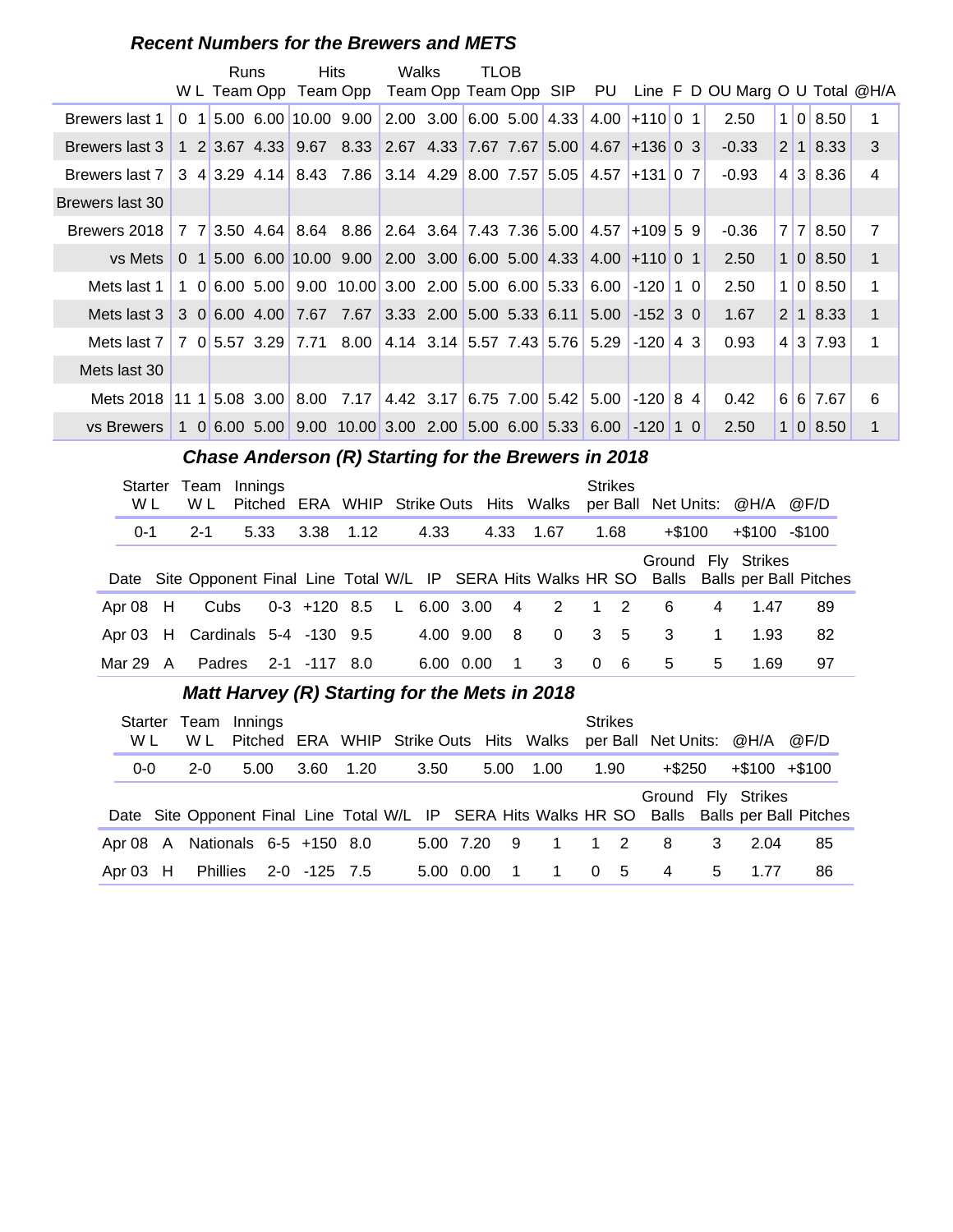#### **Recent Numbers for the Angels and ROYALS**

|                                                                                                         |  | <b>Runs</b> | <b>Hits</b>                                                       |                     | Walks | TLOB |                                 |                      |         | W L Team Opp Team Opp Team Opp Team Opp SIP PU Line F D OU Marg O U Total @H/A |                |                |               |                |
|---------------------------------------------------------------------------------------------------------|--|-------------|-------------------------------------------------------------------|---------------------|-------|------|---------------------------------|----------------------|---------|--------------------------------------------------------------------------------|----------------|----------------|---------------|----------------|
| Angels last 1                                                                                           |  |             | 1 0 5.00 4.00 13.00 11.00 1.00 3.00 9.00                          |                     |       |      | 7.00                            | $ 5.00 $ 6.00   -150 | $1 \ 0$ | $-0.50$                                                                        | $\overline{0}$ | 1 <sup>1</sup> | 9.50          | 1              |
| Angels last 3 3 0 6.33 2.33 12.33 8.33 3.33 3.67 9.67 8.67 5.56 4.67 -135 2 0                           |  |             |                                                                   |                     |       |      |                                 |                      |         | $-1.50$                                                                        |                |                | 0 3 10.17     | 3              |
| Angels last 7 6 1 6.71 2.71 11.71 7.14 3.14 4.71 8.00 8.43 5.00 4.43 -136 5 0                           |  |             |                                                                   |                     |       |      |                                 |                      |         | $-0.07$                                                                        | 3 <sup>1</sup> | $\vert$        | 9.50          | 5              |
| Angels last 30                                                                                          |  |             |                                                                   |                     |       |      |                                 |                      |         |                                                                                |                |                |               |                |
| Angels 2018 12 3 6.53 3.47 11.00 7.33 2.67 4.40 7.13 7.73                                               |  |             |                                                                   |                     |       |      |                                 | 4.98 5.07 -123 10 2  |         | 1.00                                                                           | 8              | 7              | 9.00          | 9              |
| vs Royals 2 0 6.00 2.50 14.00 10.00 2.00 2.50 10.00 7.50 5.83 4.50 -150 2 0                             |  |             |                                                                   |                     |       |      |                                 |                      |         | $-1.00$                                                                        |                |                | 0 2 9.50      | 2              |
| Royals last 1                                                                                           |  |             | 0 1 4.00 5.00 11.00 13.00 3.00 1.00 7.00 9.00 5.33 5.00 + 140 0 1 |                     |       |      |                                 |                      |         | $-0.50$                                                                        | $\overline{0}$ | 1 <sup>1</sup> | 9.50          | 1              |
| Royals last 3   0 3   2.33   5.33   9.00   11.33   2.33   2.67   7.67   8.33   5.56   4.67   +135   0 3 |  |             |                                                                   |                     |       |      |                                 |                      |         | $-1.50$                                                                        |                |                | 0 3 9.17      | 3              |
| Royals last 7 2 5 3.14 3.86 8.57 7.86 2.57 2.86 7.00 7.14 5.76 4.14 + 142 1 6                           |  |             |                                                                   |                     |       |      |                                 |                      |         | $-1.43$                                                                        | 2 <sup>1</sup> |                | $5 \mid 8.43$ | 5              |
| Royals last 30                                                                                          |  |             |                                                                   |                     |       |      |                                 |                      |         |                                                                                |                |                |               |                |
| Royals 2018 3 9 3.00 4.50                                                                               |  |             |                                                                   | 7.67 7.83 2.58 3.17 |       |      | $6.42$ 6.75 5.67 4.33 + 130 2 9 |                      |         | $-0.92$                                                                        | 3 <sup>1</sup> |                | $9 \, 8.42$   | $\overline{7}$ |
| vs Angels   0 2 2.50 6.00 10.00 14.00 2.50 2.00 7.50 10.00 5.67 5.00 +140 0 2                           |  |             |                                                                   |                     |       |      |                                 |                      |         | $-1.00$                                                                        | $\overline{0}$ | 2              | 9.50          | 2              |

#### **Garrett Richards (R) Starting for the Angels in 2018**

| <b>Starter</b><br>W L |   | Team<br>W L          | Innings |                        |      |             |                | Pitched ERA WHIP Strike Outs Hits Walks |   | <b>Strikes</b> | per Ball Net Units: @H/A @F/D |             |       |                                                                                               |
|-----------------------|---|----------------------|---------|------------------------|------|-------------|----------------|-----------------------------------------|---|----------------|-------------------------------|-------------|-------|-----------------------------------------------------------------------------------------------|
| $1 - 0$               |   | $2 - 1$              | 5.00    | 4.20                   | 1.60 | 6.33        | 4.00           | 4.00                                    |   | 1.34           | +\$76                         |             | -\$24 | +\$76                                                                                         |
|                       |   |                      |         |                        |      |             |                |                                         |   |                | Ground Fly Strikes            |             |       |                                                                                               |
|                       |   |                      |         |                        |      |             |                |                                         |   |                |                               |             |       | Date Site Opponent Final Line Total W/L IP SERA Hits Walks HR SO Balls Balls per Ball Pitches |
| Apr 09                | A | Rangers 8-3 -130 9.5 |         |                        |      | 4.33 2.08   | $\sim$ 4       | 5                                       |   | $0\quad 6$     | 4                             | $\mathbf 1$ | 1.19  | 94                                                                                            |
| Apr $03$ H            |   |                      |         | Indians 13-2 -135 8.0  |      | W 5.67 3.18 | $\overline{1}$ | 4 1 9                                   |   |                | 6                             | $\Omega$    | 1.32  | 102                                                                                           |
| Mar 29                | A |                      |         | Athletics 5-6 -124 9.0 |      | 5.00 7.20   | - 7            | 3                                       | 2 | $\overline{4}$ | 5                             | 1           | 1.54  | 89                                                                                            |

#### Jakob Junis (R) Starting for the Royals in 2018

| <b>Starter</b><br>W L | Team Innings<br>W L                |      |      |                          |      |          | Pitched ERA WHIP Strike Outs Hits Walks | <b>Strikes</b> |          | per Ball Net Units: @H/A @F/D |                                                                                               |
|-----------------------|------------------------------------|------|------|--------------------------|------|----------|-----------------------------------------|----------------|----------|-------------------------------|-----------------------------------------------------------------------------------------------|
| $2 - 0$               | $2 - 0$                            | 7.00 | 0.00 | 0.50                     | 4.50 | 2.00     | 1.50                                    | 2.00           | $+\$200$ | $+\$100$ $+\$100$             |                                                                                               |
|                       |                                    |      |      |                          |      |          |                                         |                |          | Ground Fly Strikes            |                                                                                               |
|                       |                                    |      |      |                          |      |          |                                         |                |          |                               | Date Site Opponent Final Line Total W/L IP SERA Hits Walks HR SO Balls Balls per Ball Pitches |
| Apr $09$ H            | Mariners 10-0 -110 8.0 W 7.00 0.00 |      |      |                          |      | $\sim$ 1 | 2 0 3                                   |                |          | 1.65                          | 90                                                                                            |
| Apr 03 A              | Tigers                             |      |      | 1-0 -103 8.5 W 7.00 0.00 |      |          | 3 1 0                                   | - 6            |          | 2.48                          | 87                                                                                            |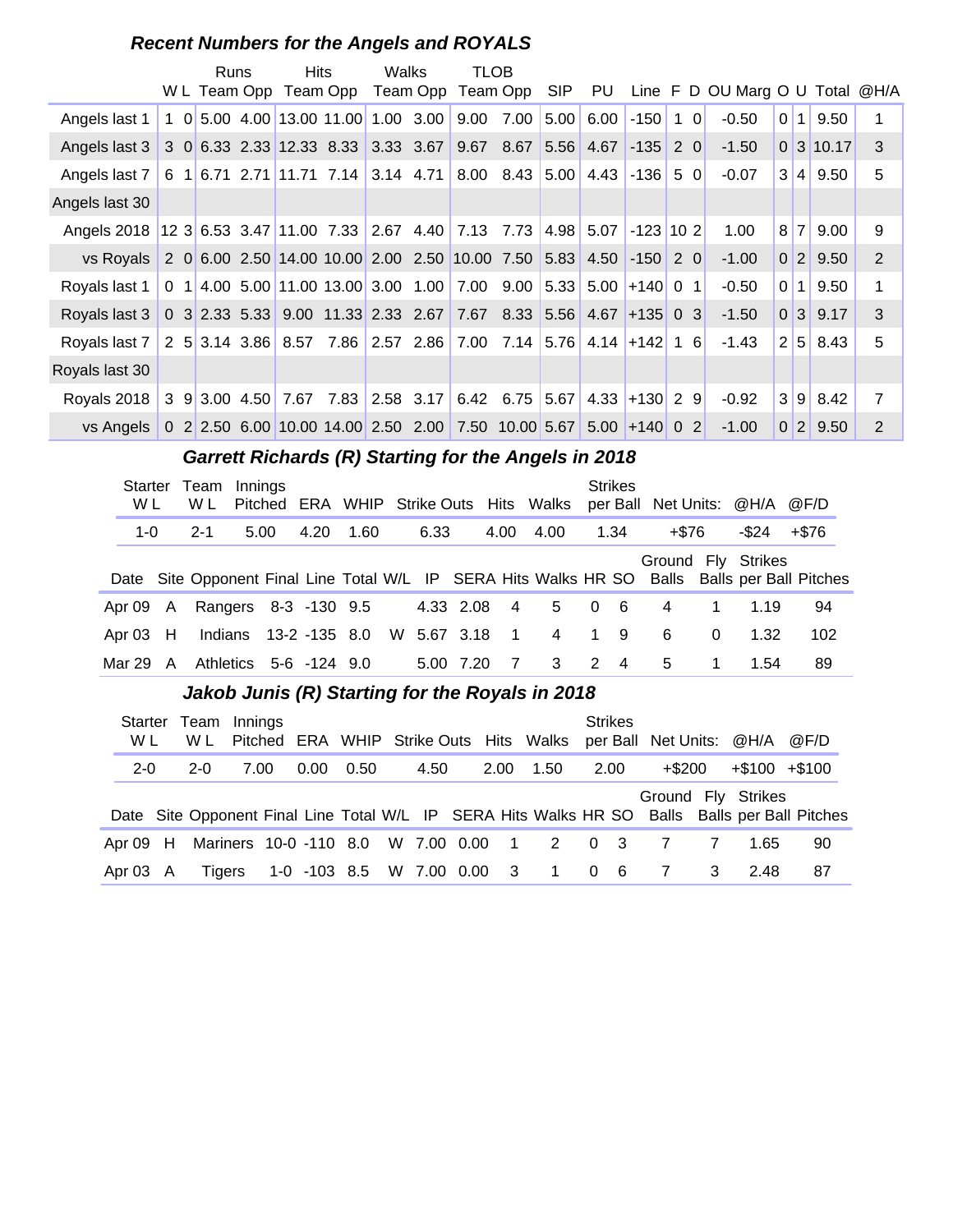#### **Recent Numbers for the Giants and PADRES**

|                                                                                                |                                                                                                                                                                             |                                         | Runs         | <b>Hits</b>                                                        |               | Walks | TLOB                        |                                                                    |                  |            |  |                                                                   |                |          |             |
|------------------------------------------------------------------------------------------------|-----------------------------------------------------------------------------------------------------------------------------------------------------------------------------|-----------------------------------------|--------------|--------------------------------------------------------------------|---------------|-------|-----------------------------|--------------------------------------------------------------------|------------------|------------|--|-------------------------------------------------------------------|----------------|----------|-------------|
|                                                                                                |                                                                                                                                                                             |                                         | W L Team Opp |                                                                    |               |       |                             |                                                                    |                  |            |  | Team Opp Team Opp Team Opp SIP PU Line F D OU Marg O U Total @H/A |                |          |             |
| Giants last 1                                                                                  |                                                                                                                                                                             | $\begin{array}{ccc} 10 & 1 \end{array}$ |              | $1.00$ 5.00 10.00 8.00                                             |               |       | $1.00$ $1.00$ $9.00$ $7.00$ |                                                                    | $5.00 \mid 3.00$ | $-111$ 1 0 |  | $-2.50$                                                           | $\overline{0}$ | 1 8.50   | 1           |
| Giants last 3 1 2 3.67 4.00 8.67 6.00 4.33 1.67                                                |                                                                                                                                                                             |                                         |              |                                                                    |               |       |                             | $9.00 \quad 4.33 \quad 5.78 \quad 3.00 \quad -114 \quad 2 \quad 1$ |                  |            |  | $-0.50$                                                           |                | 1 2 8.17 | 2           |
| Giants last 7 3 4 3.57 3.57 9.14 7.29 3.14 3.71 7.71 7.14 5.48 4.57 + 111 2 5                  |                                                                                                                                                                             |                                         |              |                                                                    |               |       |                             |                                                                    |                  |            |  | $-0.71$                                                           |                | 3 4 7.86 | 2           |
| Giants last 30                                                                                 |                                                                                                                                                                             |                                         |              |                                                                    |               |       |                             |                                                                    |                  |            |  |                                                                   |                |          |             |
| Giants 2018 6 7 3.15 3.54 8.46 7.46 2.85 3.31 7.25 6.08 5.46 4.38 +130 4 9                     |                                                                                                                                                                             |                                         |              |                                                                    |               |       |                             |                                                                    |                  |            |  | $-1.04$                                                           |                | 6 7 7.73 | 6           |
| vs Padres                                                                                      |                                                                                                                                                                             |                                         |              |                                                                    |               |       |                             |                                                                    |                  |            |  | $-1.75$                                                           |                | 0 2 8.25 | 2           |
|                                                                                                | 1 1 4.00 2.50 10.00 4.50 4.50 2.00 10.50 5.00 6.00 2.50 -126 2 0<br>Padres last 1   1 0   5.00 1.00   8.00 10.00   1.00 1.00   7.00 9.00<br>Padres last 3   1 2   3.00 4.67 |                                         |              |                                                                    |               |       |                             |                                                                    | 6.00 4.00        | $+101$ 0 1 |  | $-2.50$                                                           | $\overline{0}$ | 118.50   | $\mathbf 1$ |
|                                                                                                |                                                                                                                                                                             |                                         |              |                                                                    | $5.00$ $9.67$ |       |                             | 1.67 4.00 4.67 9.33 3.67 4.00 + 125 0 3                            |                  |            |  | -1.67                                                             |                | 0 3 9.33 | 2           |
| Padres last 7   3 4   3.14 3.86   6.86 7.57   2.00 3.43   6.00 6.43   4.81   4.14   +167   0 7 |                                                                                                                                                                             |                                         |              |                                                                    |               |       |                             |                                                                    |                  |            |  | $-2.21$                                                           | 1 <sup>1</sup> | 6 9.21   | 2           |
| Padres last 30                                                                                 |                                                                                                                                                                             |                                         |              |                                                                    |               |       |                             |                                                                    |                  |            |  |                                                                   |                |          |             |
|                                                                                                | Padres 2018 5 10 3.40 4.27 7.53 8.07 2.60 3.87                                                                                                                              |                                         |              |                                                                    |               |       |                             | $6.33$ $7.00$ 5.02 4.40 + 143 0 14                                 |                  |            |  | $-0.90$                                                           | 5 <sup>1</sup> | 9 8.57   | 9           |
| vs Giants                                                                                      |                                                                                                                                                                             |                                         |              | $1 1$ 2.50 4.00 4.50 10.00 2.00 4.50 5.00 10.50 4.50 4.00 +116 0 2 |               |       |                             |                                                                    |                  |            |  | $-1.75$                                                           | 0              | 2 8.25   | 2           |
|                                                                                                |                                                                                                                                                                             |                                         |              | Derek Holland (L) Starting for the Giants in 2018                  |               |       |                             |                                                                    |                  |            |  |                                                                   |                |          |             |

|               | W L       | Starter Team Innings<br>W L                 |      |            |  |      |                              |  | <b>Strikes</b> |                | Pitched ERA WHIP Strike Outs Hits Walks per Ball Net Units: @H/A @F/D                                     |   |        |        |    |
|---------------|-----------|---------------------------------------------|------|------------|--|------|------------------------------|--|----------------|----------------|-----------------------------------------------------------------------------------------------------------|---|--------|--------|----|
|               | $0 - 2$   | $0 - 2$                                     | 5.50 | 4.09  0.82 |  | 6.00 | 2.50 2.00                    |  | 1.81           |                | -\$200                                                                                                    |   | -\$100 | -\$200 |    |
|               | Date Site |                                             |      |            |  |      |                              |  |                |                | Ground Fly Strikes<br>Opponent Final Line Total W/L IP SERA Hits Walks HR SO Balls Balls per Ball Pitches |   |        |        |    |
| Apr 09        |           | H Diamondbacks 1-2 +115 7.5 L 6.00 3.00 2 1 |      |            |  |      |                              |  | 0 <sub>8</sub> |                | 5                                                                                                         |   | 1.86   |        | 83 |
| Mar 31 $\,$ A |           | Dodgers                                     |      |            |  |      | 0-5 +175 8.0 L 5.00 5.40 3 3 |  | $\overline{0}$ | $\overline{4}$ | 4                                                                                                         | 5 | 1.76   |        | 80 |

#### **Clayton Richard (L) Starting for the Padres in 2018**

| Starter<br>W L |      | Team Innings<br>W L |      |                                  |      |           |                | Pitched ERA WHIP Strike Outs Hits Walks   |   | <b>Strikes</b> | per Ball Net Units: @H/A @F/D |   |        |                                                                                               |  |
|----------------|------|---------------------|------|----------------------------------|------|-----------|----------------|-------------------------------------------|---|----------------|-------------------------------|---|--------|-----------------------------------------------------------------------------------------------|--|
| 1-1            |      | 1-2                 | 5.67 | 5.29                             | 1.53 | 4.33      |                | 6.33 2.33                                 |   | 1.55           | -\$30                         |   | -\$200 | \$0                                                                                           |  |
|                |      |                     |      |                                  |      |           |                |                                           |   |                | Ground Fly Strikes            |   |        |                                                                                               |  |
|                |      |                     |      |                                  |      |           |                |                                           |   |                |                               |   |        | Date Site Opponent Final Line Total W/L IP SERA Hits Walks HR SO Balls Balls per Ball Pitches |  |
| Apr 09 A       |      |                     |      |                                  |      |           |                | Rockies 7-6 +170 10.0 W 5.00 7.20 5 3 2 3 |   |                | - 9                           |   | 1.17   | 76                                                                                            |  |
| Apr 04         | H    |                     |      | Rockies 2-5 +117 7.0 L 5.00 9.00 |      |           | 8 <sup>1</sup> | $3 \t 0$                                  |   | - 6            | 5                             | 3 | 1.54   | 99                                                                                            |  |
| Mar 29         | . н. |                     |      | Brewers 1-2 +107 8.0             |      | 7.00 1.29 | - 6            | $\mathbf 1$                               | 0 | 4              | 10                            | 2 | -2.07  | 83                                                                                            |  |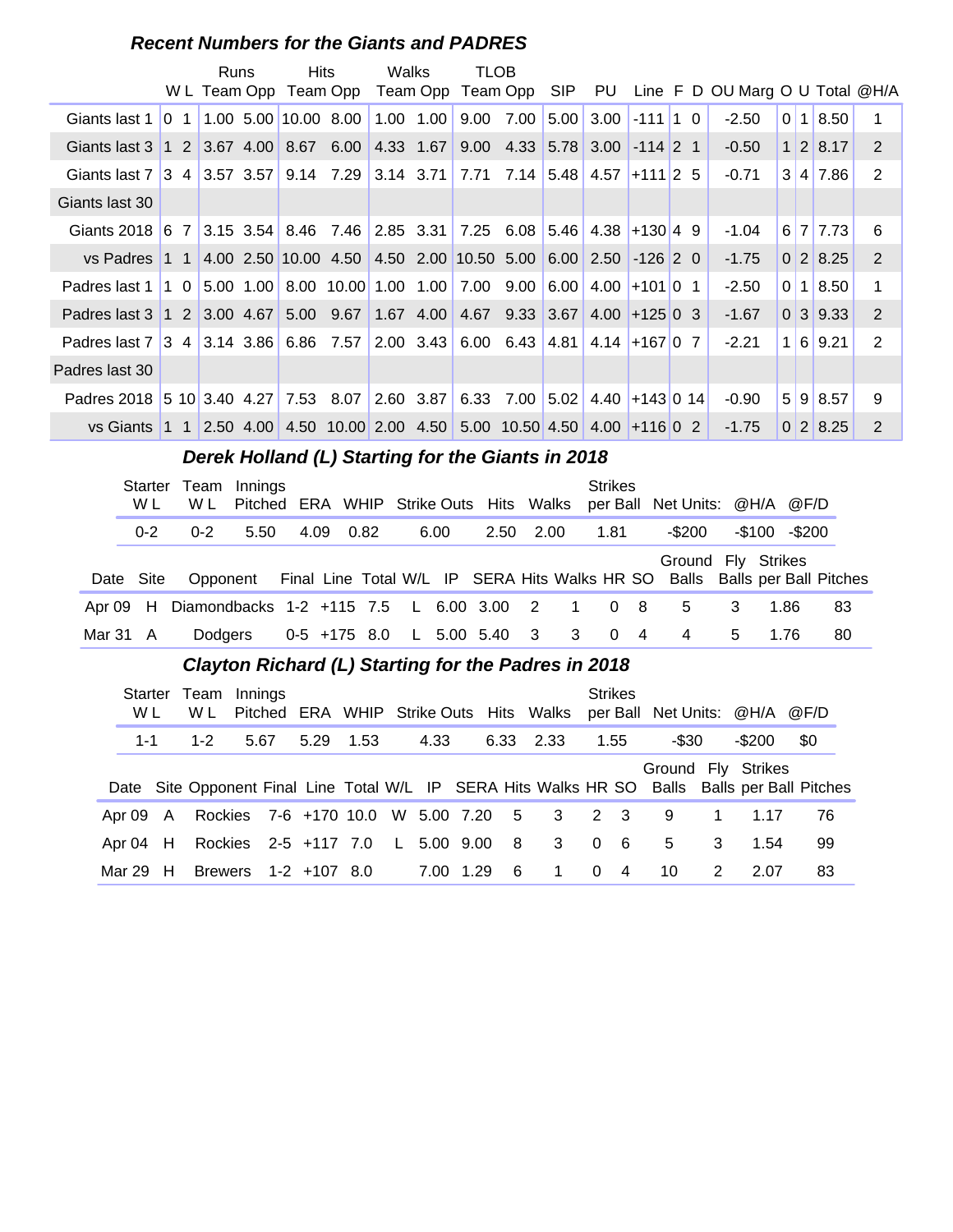#### **Recent Numbers for the Diamondbacks and DODGERS**

|                                                                                      |  | Runs | <b>Hits</b>                                                       | Walks | TLOB |  |                  |             |     | W L Team Opp Team Opp Team Opp Team Opp SIP PU Line F D OU Marg O U Total @H/A |                |          |                |
|--------------------------------------------------------------------------------------|--|------|-------------------------------------------------------------------|-------|------|--|------------------|-------------|-----|--------------------------------------------------------------------------------|----------------|----------|----------------|
| D-Backs last 1                                                                       |  |      | 1 0 8.00 7.00 10.00 11.00 3.00 3.00 5.00 7.00 6.33 4.00 + 128 0 1 |       |      |  |                  |             |     | 8.00                                                                           | 1 <sup>1</sup> | 017.00   | 1              |
| D-Backs last 3                                                                       |  |      | 2 1 6.33 5.00 8.33 8.33 3.67 4.67 3.67 5.00 5.44 4.67             |       |      |  |                  | $-101$ 2 1  |     | 3.83                                                                           |                | 3 0 7.50 | 3              |
| D-Backs last 7                                                                       |  |      | $5$ 2 4.43 3.29 7.29 6.71 3.71 3.00 5.43 4.86 5.76 4.14 + 103 3 4 |       |      |  |                  |             |     | 0.21                                                                           | $\vert$ 4      | 3 7.50   | $\overline{7}$ |
| D-Backs last 30                                                                      |  |      |                                                                   |       |      |  |                  |             |     |                                                                                |                |          |                |
| D-Backs 2018 10 3 5.08 3.31 8.08 7.38 4.38 3.08 6.58 6.17 5.85 4.46 -101 6 7         |  |      |                                                                   |       |      |  |                  |             |     | 0.50                                                                           | 7 <sup>1</sup> | 6 7.88   | $\overline{7}$ |
| vs Dodgers   4 0 6.25 3.75 9.75 8.75 4.50 3.75 6.75 8.50 6.42 4.50 + 123 0 4         |  |      |                                                                   |       |      |  |                  |             |     | 2.12                                                                           |                | 2 2 7.88 | $\mathbf{1}$   |
| Dodgers last 1   0 1   7.00 8.00   11.00 10.00   3.00 3.00   7.00 5.00   2.67   7.00 |  |      |                                                                   |       |      |  |                  | $-138$      | 1 0 | 8.00                                                                           | 1 <sup>1</sup> | 0.7.00   | 1              |
| Dodgers last 3   1 2 5.67 8.00 11.33 12.00 1.67 2.00 7.00 6.33 4.11 5.67 -149 3 0    |  |      |                                                                   |       |      |  |                  |             |     | 6.17                                                                           |                | 2 1 7.50 | 3              |
| Dodgers last 7 2 5 3.57 5.86 8.71 10.86 3.14 1.86 7.57 6.43 5.05 5.43                |  |      |                                                                   |       |      |  |                  | $-152$ 7 0  |     | 1.79                                                                           | $\mathbf{3}$   | 4 7.64   | 3              |
| Dodgers last 30                                                                      |  |      |                                                                   |       |      |  |                  |             |     |                                                                                |                |          |                |
| Dodgers 2018                                                                         |  |      | 4 8 3.83 4.25 8.67 9.58 3.17 2.58 7.25 7.25                       |       |      |  | $5.33 \mid 5.08$ | $-167$ 12 0 |     | 0.42                                                                           |                | 5 7 7.67 | $\overline{7}$ |
| vs D-Backs                                                                           |  |      | 0 4 3.75 6.25 8.75 9.75 3.75 4.50 8.50 6.75 4.58 5.50 -133 4 0    |       |      |  |                  |             |     | 2.12                                                                           |                | 2 2 7.88 | 1              |

#### **Taijuan Walker (R) Starting for the Diamondbacks in 2018**

| Starter<br>W L | Team<br>W L                     | Innings |                      |      |      |           |             | Pitched ERA WHIP Strike Outs Hits Walks | <b>Strikes</b> | per Ball Net Units: @H/A @F/D |   |                   |                                                                                               |
|----------------|---------------------------------|---------|----------------------|------|------|-----------|-------------|-----------------------------------------|----------------|-------------------------------|---|-------------------|-----------------------------------------------------------------------------------------------|
| $0-0$          | $2 - 0$                         | 5.50    | 3.27                 | 1.36 | 3.50 |           |             | 5.50 2.00                               | 1.73           | +\$247                        |   | $+\$147$ $+\$247$ |                                                                                               |
|                |                                 |         |                      |      |      |           |             |                                         |                | Ground Fly Strikes            |   |                   | Date Site Opponent Final Line Total W/L IP SERA Hits Walks HR SO Balls Balls per Ball Pitches |
|                | Apr 08 A Cardinals 4-1 +147 7.5 |         |                      |      |      |           | 6.00 1.50 3 | 2                                       | $0 \quad 3$    | 4                             | 5 | 1.66              | 85                                                                                            |
| Apr $02$ H     |                                 |         | Dodgers 8-7 +100 9.0 |      |      | 5.00 5.40 | - 8         | 2                                       | $1 \quad 4$    | 5                             | 2 | 1.80              | 98                                                                                            |

#### **Rich Hill (L) Starting for the Dodgers in 2018**

| Starter<br>W L |  | W L    | Team Innings<br>Pitched ERA WHIP Strike Outs Hits Walks per Ball Net Units: @H/A @F/D |                          |      |  |      |  |      |                   |          | <b>Strikes</b> |       |          |                    |                                                                                               |
|----------------|--|--------|---------------------------------------------------------------------------------------|--------------------------|------|--|------|--|------|-------------------|----------|----------------|-------|----------|--------------------|-----------------------------------------------------------------------------------------------|
| $1-0$          |  | -1-1   | 5.00                                                                                  | 2.70                     | 1.50 |  | 5.50 |  | 5.00 | 2.50              | 1.82     |                | -\$20 |          | +\$100             | -\$20                                                                                         |
|                |  |        |                                                                                       |                          |      |  |      |  |      |                   |          |                |       |          | Ground Fly Strikes | Date Site Opponent Final Line Total W/L IP SERA Hits Walks HR SO Balls Balls per Ball Pitches |
| Apr 07 A       |  | Giants |                                                                                       | 5-7 -120 8.0             |      |  |      |  |      | 4.00 6.75 5 2 1 6 |          |                | 2     | $\Omega$ | 1.81               | 76                                                                                            |
| Apr $01$ H     |  | Giants |                                                                                       | 9-0 -185 7.5 W 6.00 0.00 |      |  |      |  |      | 5 3               | $\Omega$ | - 5            | 7     | 3        | 1.83               | 82                                                                                            |